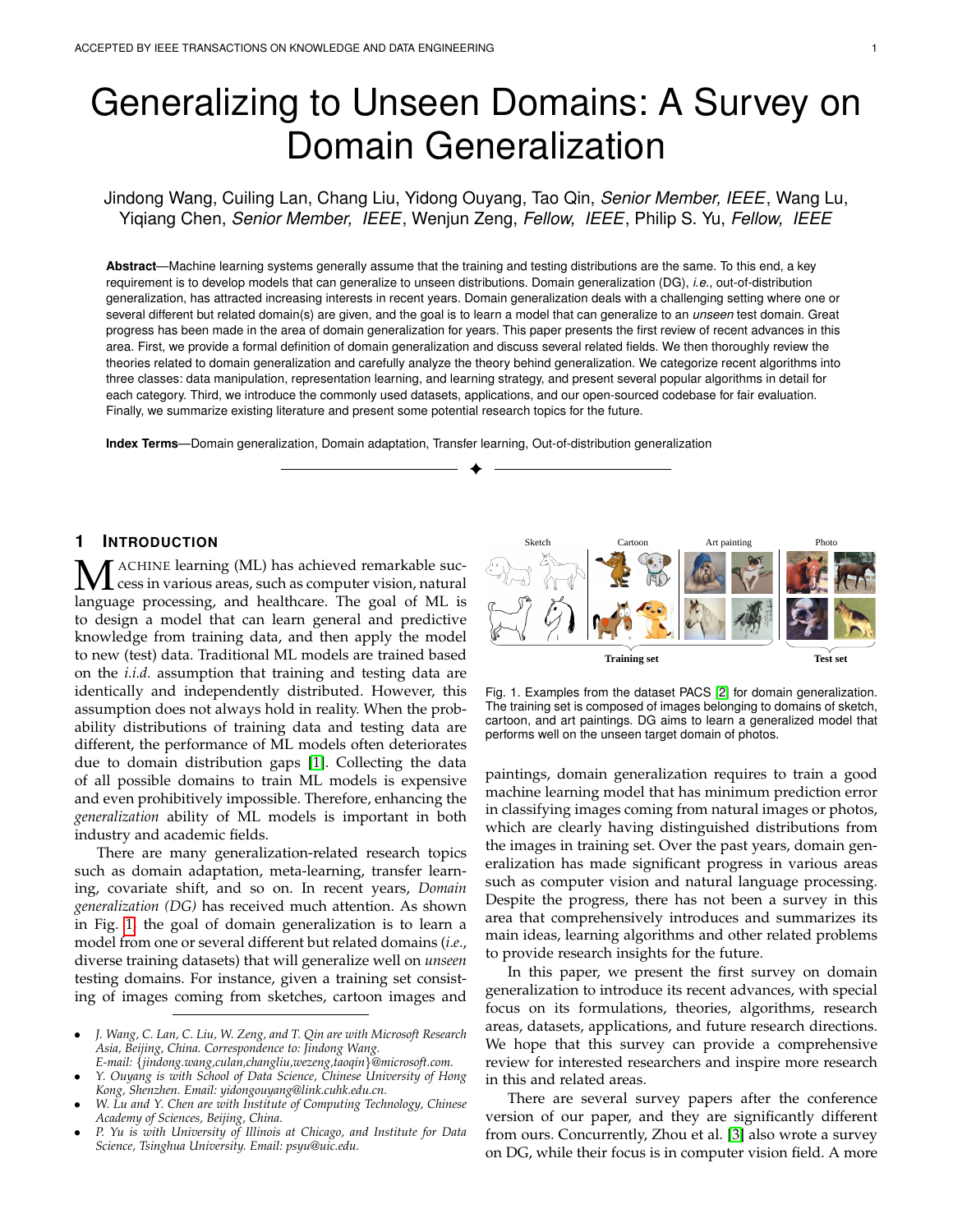recent survey paper is on out-of-distribution (OOD) generalization by Shen et al. [4]. Their work focused on causality and stable neural networks. A related survey paper [5] is for OOD detection instead of building a working algorithm that can be applied to any unseen environments.

This paper is a heavily extended version of our previously accepted short paper at IJCAI-21 survey track (6 pages, included in the appendix file). Compared to the short paper, this version makes the following extensions:

> We present the theory analysis on domain generalization and the related domain adaptation.

> We substantially extend the methodology by adding new categories: *e.g.,* causality-inspired methods, generative modeling for feature disentanglement, invariant risk minimization, gradient operation-based methods, and other learning strategies to comprehensively summarize these DG methods.

> For all the categories, we broaden the analysis of methods by including more related algorithms, comparisons, and discussion. And we also include more recent papers (over 30% of new work).

> We extend the scope of datasets and applications, and we also explore evaluation standards to domain generalization. Finally, we build an open-sourced codebase for DG research named *DeepDG*1 and conduct some analysis of the results on public datasets.

This paper is organized as follows. We formulate the problem of domain generalization and discuss its relationship with existing research areas in Section 2. Section 3 presents the related theories in domain generalization. In Section 4, we describe some representative DG methods in detail. In Section 5, we show some new DG research areas extended from the traditional setting. Section 6 presents the applications and Section 7 introduces the benchmark datasets for DG. We summarize the insights from existing work and present some possible future directions in Section 8. Finally, we conclude this paper in Section 9.

# **2 BACKGROUND**

# **2.1 Formalization of Domain Generalization**

In this section, we introduce the notations and definitions used in this paper.

**Definition 1** (Domain)**.** *Let* X *denote a nonempty input space and* Y *an output space. A domain is composed of data that are* sampled from a distribution. We denote it as  $S = f(\mathbf{x}_i, y_i)g_{i=1}^n$  $P_{XY}$ *, where*  $\times$  2  $\times$ d *,* y 2 Y R *denotes the label, and* PXY *denotes the joint distribution of the input sample and output label.* X *and* Y *denote the corresponding random variables.*

**Definition 2** (Domain generalization)**.** *As shown in Fig. 2, in domain generalization, we are given* M *training (source) domains*  $S_{train} = fS^i$  j i = 1; Mg where  $S^i = f(\mathbf{x}_j^i, y_j^i)g_{j=1}^{n_i}$ *denotes the* i*-th domain. The joint distributions between each pair* of domains are different:  $\overline{P^i_{XY}}$   $\acute{\mathrm{e}}$   $\overline{P^j_{X}}$ i *é* j *The goal of domain generalization is to learn a robust and generalizable predictive function* h : X ! Y *from the* M *training*

1. [https://github.com/jindongwang/transferlearning/tree/master/](https://github.com/jindongwang/transferlearning/tree/master/code/DeepDG) [code/DeepDG](https://github.com/jindongwang/transferlearning/tree/master/code/DeepDG)

 $P_X^2$  $\frac{1}{X}$  $\mathbf{1}$ Training domains Figure 1 Test domain

Fig. 2. Illustration of domain generalization. Adapted from [6].

*domains to achieve a minimum prediction error on an* unseen *test domain*  $S_{test}$  *(i.e.,*  $S_{test}$  *cannot be accessed in training and*  $P_{XY}^{test}$   $\oplus$   $P_{XY}^{i}$  for  $i$  2  $\uparrow$ 1; ; Mg):

$$
\min_{h} \mathsf{E}_{(\mathbf{x}, y) \ge S_{test}}[\hat{h}(\mathbf{x}), y]; \tag{1}
$$

*where*  $\epsilon$  *is the expectation and*  $\zeta$  *( ; ) is the loss function.* 

We list the frequently used notations in TABLE 1.

TABLE 1 Notations used in this paper.

| Notation                      | Description             | Notation   | Description                  |
|-------------------------------|-------------------------|------------|------------------------------|
| x, y                          | Instance/label          | $\cdot$ () | Loss function                |
| $\mathcal{X}$ : $\mathcal{Y}$ | Feature/label space     | h          | Predictive function          |
| S                             | Domain                  | $q$ ; f    | Feature extractor/classifier |
| P(.)                          | Distribution            |            | Error (risk)                 |
| ΕH                            | Expectation             |            | Model parameter              |
| М                             | Number of source domain | ni         | Data size of source domain / |

# **2.2 Related Research Areas**

There are several research fields closely related to domain generalization, including but not limited to: transfer learning, domain adaptation, multi-task learning, multiple domain learning, meta-learning, lifelong learning, and zero-shot learning. We summarize their differences with domain generalization in TABLE 2 and briefly describe them in the following.

**Multi-task learning** [7] jointly optimizes models on several related tasks. By sharing representations between these tasks, we could enable the model to generalize better on the original task. Note that multi-task learning does not aim to enhance the generalization to a new (unseen) task. Particularly, multi-domain learning is a kind of multi-task learning, which trains on multiple related domains to learn good models for each original domain [8] instead of new test domains.

**Transfer learning** [9, 10, 11] trains a model on a source task and aims to enhance the performance of the model on a different but related target domain/task. Pretraining-finetuning is the commonly used strategy for transfer learning where the source and target domains have different tasks and target domain is accessed in training. In DG, the target domain cannot be accessed and the training and test tasks are often the same while they have different distributions.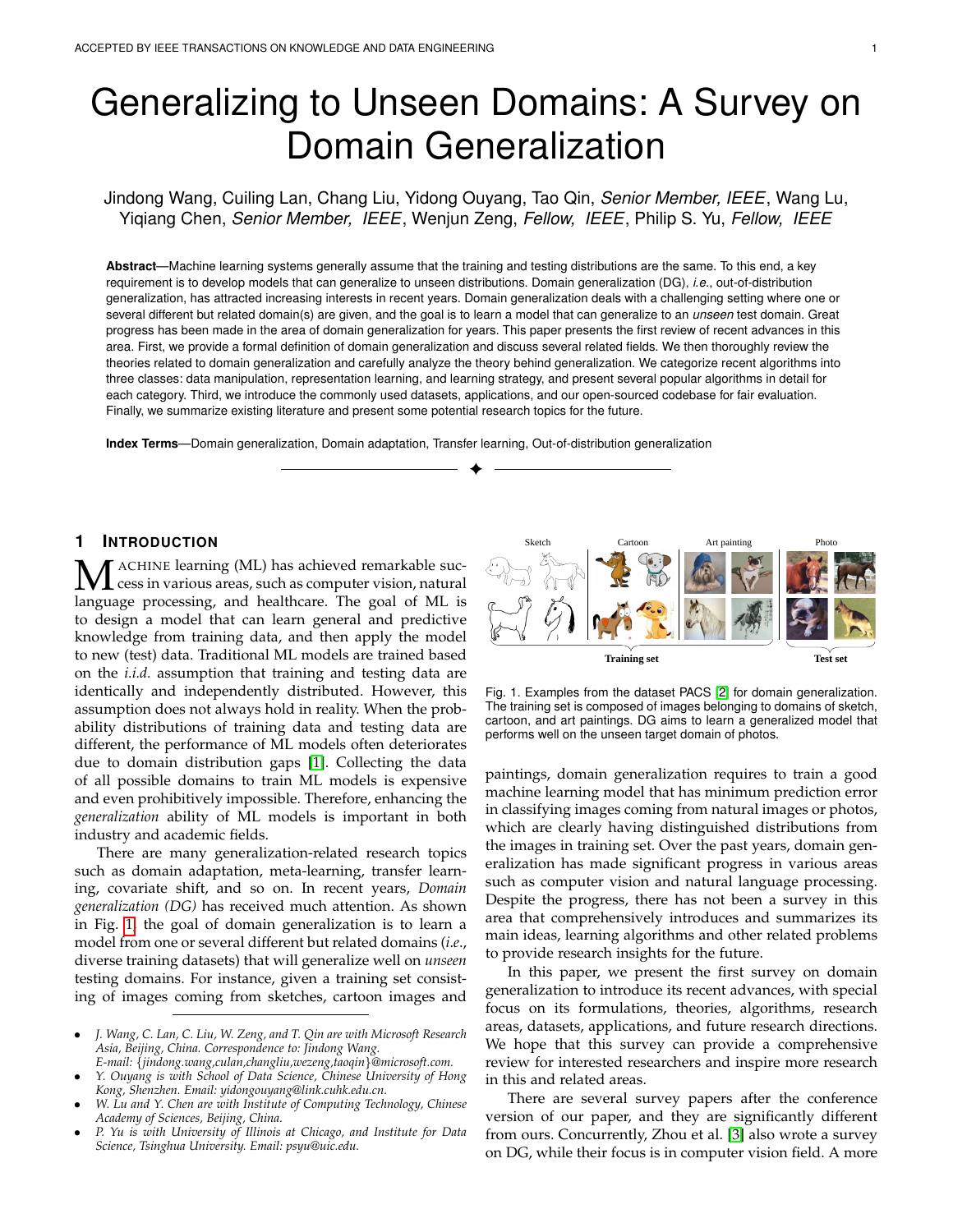TABLE<sub>2</sub> Comparison between domain generalization and some related learning paradigms.

| Learning paradigm     | Training data                             | Test data                | Condition                                                       | Test access |
|-----------------------|-------------------------------------------|--------------------------|-----------------------------------------------------------------|-------------|
| Multi-task learning   | $S^1 \cdots S^n$                          | $S^1 \cdots S^n$         | $\overline{y'} \neq \overline{y'}$ ; $1 \leq i \neq j \leq n$   |             |
| Transfer learning     | $\mathcal{S}^{src}$ , $\mathcal{S}^{tar}$ | gtar                     | $\mathcal{V}^{src} \neq \mathcal{V}^{tar}$                      |             |
| Domain adaptation     | $S^{src} \cdot S^{tar}$                   | gtar                     | $P(X^{src}) \neq P(X^{tar})$                                    |             |
| Meta-learning         | $S^1 \cdots S^n$                          | $S^{n+1}$                | $\mathcal{Y}^i \neq \mathcal{Y}^j$ ; 1 $\leq i \neq j \leq n+1$ |             |
| Lifelong learning     | $S^1 \cdots S^n$                          | $S^1$ ; $\cdots$ ; $S^n$ | $St$ arrives sequentially                                       |             |
| Zero-shot learning    | $S^1$ $S^n$                               | $S^{n+1}$                | $y^{n+1} \neq y^i$ ; $1 \leq i \leq n$                          | $\times$    |
| Domain generalization | $S^1 \cdots S^n$                          | $S^{n+1}$                | $P(S^i) \neq P(S^j)$ ; $1 \leq i \neq j \leq n+1$               | $\times$    |

**Domain adaptation** (DA) [12, 13] is also popular in recent years. DA aims to maximize the performance on a given target domain using existing training source domain(s). The difference between DA and DG is that DA has access to the target domain data while DG cannot see them during training. This makes DG more challenging than DA but more realistic and favorable in practical applications.

**Meta-learning** [14, 15, 16] aims to learn the learning algorithm itself by learning from previous experience or tasks, i.e., learning-to-learn. While the learning tasks are different in meta-learning, the learning tasks are the same in domain generalization. Meta-learning is a general learning strategy that can be used for DG [17, 18, 19, 20] by simulating the meta-train and meta-test tasks in training domains to enhance the performance of DG.

**Lifelong Learning** [21], or continual learning, cares about the learning ability among multiple sequential domains/tasks. It requires the model to continually learn over time by accommodating new knowledge while retaining previously learned experiences. This is also different from DG since it can access the target domain in each time step, and it does not explicitly handle the different distributions across domains.

**Zero-shot learning** [22, 23] aims at learning models from seen classes and classify samples whose categories are unseen in training. In contrast, domain generalization in general studies the problem where training and testing data are from the same classes but with different distributions.

# **3 THEORY**

In this section, we review some theories related to domain generalization. Since domain adaptation is closely related to DG, we begin with the theory of domain adaptation.

#### **3.1 Domain Adaptation**

For a binary classification problem, we denote the true labeling functions on the source domain as  $h^{s}: X \neq [0,1]$ <sup>2</sup> and that on the target domain as  $h^{-t}$ . Let  $h: X \neq [0,1]$  be any classifier from a hypothesis space  $H$ . The classification difference on the source domain between two classifiers  $h$ and  $h^{\scriptscriptstyle\beta}$  can then be measured by

$$
{}^{s}(h;h^{\theta}) = \mathbb{E}_{\mathbf{x}} \ \ P_{\tilde{\chi}}[h(\mathbf{x}) \in h^{\theta}(\mathbf{x})] = \mathbb{E}_{\mathbf{x}} \ \ P_{\tilde{\chi}}[jh(\mathbf{x}) \quad h^{\theta}(\mathbf{x})j]; \tag{2}
$$

and similarly we can define  $t$  when taking  $x$ t X in the expectation. We define  $s(h) := s(h/h s)$  and

2. When the output is in  $(0, 1)$ , it means the probability of  $y = 1$ .

 $t(h) := t(h/h^{-1})$  as the risk of classifier h on the source and target domains, respectively.

The goal of DG/DA is to minimize the target risk  ${}^{t}(h)$ , but it is not accessible since we do not have any information on  $h^{t}$ . So people seek to bound the target risk  $t(h)$  using the tractable source risk  $s(h)$ . Ben-David et al. [24] (Thm. 1) give a bound relating the two risks:

$$
{}^{t}(h) \t S(h) + 2d_1(P_X^s; P_X^t)
$$
 (3)

+ 
$$
\min_{P_X \supseteq f P_X^S : P_X^t g} E_{\mathbf{x} P_X} [j h^S(\mathbf{x}) h^t(\mathbf{x})] \tag{4}
$$

where  $d_1(P_X^s/P_X^t) := \sup_{A \supseteq X} P_X^s[A]$   $P_X^t[A]$  is the *total variation* between the two distributions, and  $\mathscr X$  denotes the sigma-field on  $X$ . The second term on the r.h.s measures the difference of cross-domain distributions, and the third term represents the difference in the labeling functions (covariate shift is not *a priori* assumed).

However, the total variation is a strong distance (i.e., it tends to be very large) that may loosen the bound (4), and is hard to estimate using finite samples. To address this, Ben-David et al. [24] developed another bound ([24], Thm. 2; [25], Thm. 1):

$$
^{t}(h)
$$
  $^{s}(h)$  +  $d_{H} H(P_{X}^{s}/P_{X}^{t})$  +  $H$ ; (5)

where the  $H$  H-divergence is defined as  $d_H$   $_H(P_X^s; P_X^t) := \sup_{h; h^0 \ge H} \bar{f}^s(h; h^0)$  ${}^{t}(h; h^{0})$  *j*, replacing the total variation  $d_1$  to measure the distribution difference, and the ideal joint risk  $H := \inf_{h \ge H} [S(h) + {}^t(h)]$ measures the complexity of  $H$  for the prediction tasks on the two domains.  $H$  H-divergence has a better finitesample guarantee, leading to a non-asymptotic bound:

**Theorem 1** (Domain adaptation error bound (non-asymptotic) [24] (Thm. 2))**.** *Let* d *be the Vapnik–Chervonenkis (VC) dimension [26] of* H*, and* U s *and* U t *be unlabeled samples of size n* from the two domains. Then for any  $h \, 2 \, H$  and  $2 \, (0, 1)$ , the *following inequality holds with probability at least* 1 *:*

$$
{}^{t}(h) \qquad {}^{s}(h) \underset{S}{\longrightarrow} \frac{4}{d_{H} H(U^{s}; U^{t}) + H} \qquad (6)
$$

$$
+ 4 \frac{2d \log(2n) + \log(2\epsilon)}{n}
$$
 (7)

where  $\hat{d}_H$  <sub>H</sub>(U<sup>s</sup>;U<sup>t</sup>) is the estimate of  $d_H$  <sub>H</sub>(P<sub>X</sub>;P<sub>X</sub>) on the *two sets of finite data samples.*

In the above bounds, the domain distribution difference  $d(P_X^s, P_X^t)$  is not controllable, but one may learn a representation function  $g : X \perp Z$  that maps the original input data **x** to some representation space  $Z$ , so that the representation distributions of the two domains become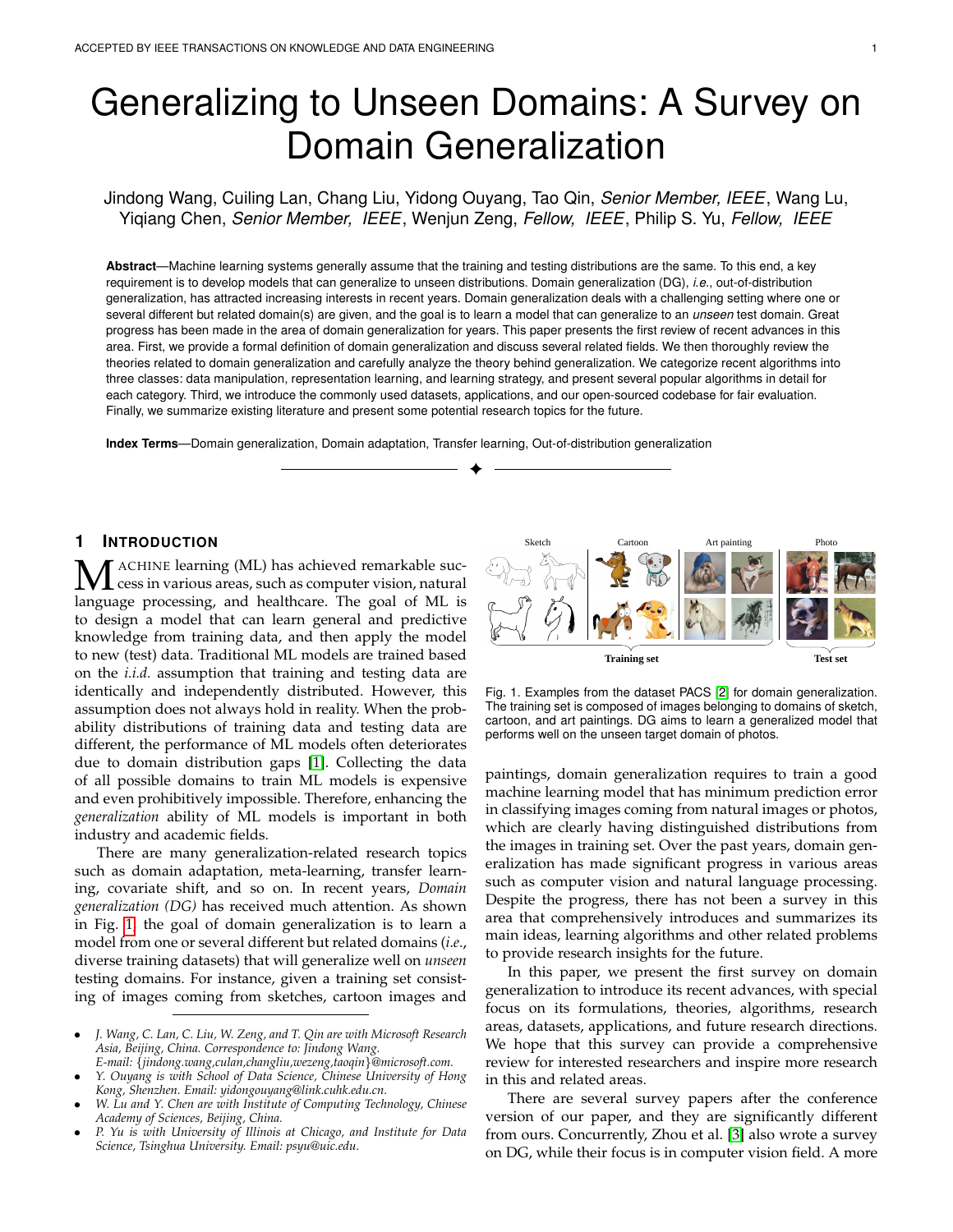closer. This direction of DA is thus called DA based on domain-invariant representation (DA-DIR). The theory of domain-invariant representations has since inspired many DA/DG methods, which can be seen in Section 4.2.

## 3.2 Domain Generalization

#### 3.2.1 Average risk estimation error bound

The rst line of domain generalization theory considers the case where the target domain is totally unknown (not even unsupervised data), and measures the average risk over all possible target domains. Assume that all possible target distributions follow an underlying hyperdistribution P on  $(x, y)$  distributions:  $P_x^t$ P, and that the source distributions also follow the same hyperdistribution:  $\mathsf{P}_{\mathsf{XY}}^1$  ;  $\quad$  ;  $\mathsf{P}_{\mathsf{XY}}^\mathsf{M}\quad$  P . For generalization to any possible target domain, the classi er to be learned in this case also includes the domain information  $P_X$  into its input, so prediction is in the form  $y = h(P_X; x)$  on the domain with distribution  $P_{XY}$ . For such a classi er h, its average risk over all possible target domains is then given by:

$$
E(h) := E_{P_{XY}} P E_{(x,y) P_{XY}} [h(P_X; x); y]; \qquad (8)
$$

where ` is a loss function on Y. Exactly evaluating the expectations is impossible, but we can estimate it using nite domains/distributions following P, and  $P$ , and nite  $(x; y)$ samples following each distribution. As we have assumed  $P_{XY}^1$ ; ;  $P_{XY}^M$  P, the source domains and supervised data could serve for this estimation:

$$
\hat{E}(h) := \frac{1}{M} \sum_{i=1}^{M} \frac{1}{n^i} \sum_{j=1}^{N^i} (h(U^i; x_j^i); y_j^i); \qquad (9)
$$

where we use the supervised dataset U<sup>i</sup> := f x<sub>j</sub> j (x<sub>j</sub> ; y<sub>j</sub>) 2 S<sup>i</sup>g from domain i as an empirical estimation for  $P_{X}^{i'}$ .

The rst problem to consider is how well such an estimate approximates the target E(h). This can be measured by the largest difference between  $E(h)$  and  $\hat{E}(h)$  on some space of h. To our knowledge, this is rst analyzed by Blanchard et al. [6], where the space of h is taken as a reproducing kernel Hilbert space (RKHS). However, different from common treatment, the classi er h here also depends on the distribution  $P_X$ , so the kernel de ning the RKHS should be in the form  $k((P_X^1; x_1); (P_X^2; x_2))$ . Blanchard et al. [6] construct such a kernel using kernels  $k_{\mathsf{X}}$  ;  $k_{\mathsf{X}}^0$  on X and kernel on the RKHS  $H_{k_{\chi}^0}$  of kernel  $k_X^0$ : k(( $P_X^1$ ; x<sub>1</sub>); ( $P_X^2$ ; x<sub>2</sub>)) :=  $(x_8 \in R_X^3)$ ;  $x_8 \in R_X^3$  (P<sub>X</sub>) k<sub>x</sub> (x<sub>1</sub>; x<sub>2</sub>), where  $x_8 \in R_X^3$  (P<sub>X</sub>) :=  $E_x$   $\varphi_x$  [k<sub>2</sub>(x; )] 2 H<sub>k<sub>2</sub> is the kernel embedding of distri-</sub> bution  $P_X$  via kernel  $\hat{k}^0$ . The result is given in the following theorem, which gives a bound on the largest average risk estimation error within an origin-centered closed ball  ${{\sf B}_{{\sf H}_{{\sf k}}}}$  (r) of radius r in the RKHS  ${{\sf H}_{{\sf k}}}$  of kernel k, in a slightly simpli ed case where  $n^1 =$  =  $n^M = n$ .

Theorem 2 (Average risk estimation error bound for binary classi cation  $[6]$ ). Assume that the loss function is L $\cdot$ -Lipschitz in its rst argument and is bounded b $\beta$ . Assume also that the kernells<sub>X</sub>; k<sub>x</sub><sup>0</sup> and are bounded b $B_k^2$ ; B<sub>k<sup>0</sub></sup> 1</sub> and  $B^2$ , respectively, and the canonical feature map : v 2  $H_{k_\chi^0}$  7! (v; ) 2 H of is L -Hölder of order 2 (0;1] on

the closed ba $\mathbb{B}_{H_{k_{\varrho}^0}}$  (B<sub>k<sup>0</sub>)</sub> 3. Then for anyr > 0 and 2 (0; 1),</sub></sup> with probability  $a^{\lambda}$  east  $\lambda$ , it holds that:

$$
\sup_{h2B_{H_k}(r)} \hat{E}(h) \quad E(h) \quad C \quad B^{\circ} \overline{M^{-1} \log} \tag{10}
$$
\n
$$
+ rB_k L^{\circ} B_k \circ L \quad n^{-1} \log(M=1) = 2 + B = \overline{M} \tag{11}
$$

whereC is a constant.

The bound becomes larger in general if  $(M; n)$  is replaced with (1; Mn ). It indicates that using domain-wise datasets is better than just pooling them into one mixed dataset, so the domain information plays a role. This result is later extended in [27], and Deshmukh et al. [28] give a bound for multi-class classi cation in a similar form.

# 3.2.2 Generalization risk bound

Another line of DG theory considers the risk on a speci c target domain, under the assumption of covariate shift (i.e., the labeling function h or  $P_{Y|X}$  is the same over all domains). This measurement is similar to what is considered in domain adaptation theory in Section 3.1, so we adopt the same de-nition for the source risks  $\quad 1; \quad$  ; M and the target risk <sup>t</sup>. With the covariate shift assumption, each domain is characterized by the distribution on  $X$ . Albuquerque et al. [102] then consider approximating the target domain distribution  $P_X^t$  within the convex hull of source domain distributions:  $:= f \int_{=1}^{M} i P_X^{\dagger} j 2 M g$ , where  $M$ is the (M 1)-dimensional simplex so that each represents a normalized mixing weights. Similar to the domain adaptation case, distribution difference is measured by the H-divergence to include the in uence of the classi er class.

Theorem 3 (Domain generalization error bound [102]) . Let  $:= \min_{2} \alpha_H (P_X^+, \frac{M}{n-1} \cdot P_X^+)$  with minimizer <sup>4</sup> be the distance of  $P_X^{\uparrow}$  from the convex hull, and  $P_X := \bigcup_{i=1}^{M} P_X^i$  be the best approximator within. Let  $\lim_{x \to \infty} \sup_{P_X^0 \ni P_X^0} P_X^0$  d<sub>H</sub> (P<sub>X</sub>, P<sub>X</sub><sup>00</sup>) be the diameter of . Then it holds that

$$
{}^{t}(h) \qquad {}^{M}_{i=1}{}^{i}(h) + \frac{+}{2} + {}_{H;(P_X^1;P_X)}; \qquad (12)
$$

where  $H_{\mathcal{H}}(\mathsf{P}_X^{\mathsf{t}}, \mathsf{P}_X)$  is the ideal joint risk across the target domain and the domain with the best approximator distributi $\mathsf{B} \mathsf{Q}$  .

The result can be seen as the generalization of domain adaptation bounds in Section 3.1 when there are multiple source domains. Again similar to the domain adaptation case, this bound motivates domain generalization methods based on domain invariant representation, which simultaneously minimize the risks over all source domains corresponding to the rst term of the bound, as well as the representation distribution differences among source and target domains in the hope to reduce and on the representation space. To sum up, the theory of generalization

3. This means that for any u; v 2  $B_{H_{k^0_{\nu}}}$  ( $B_{H_{k^0}}$ ), it holds that k (u) (v)k L ku vk, where the norms are of the respective RKHSs.

4. The original presentation does not mention that the is the minimizer, but the proof indicates so.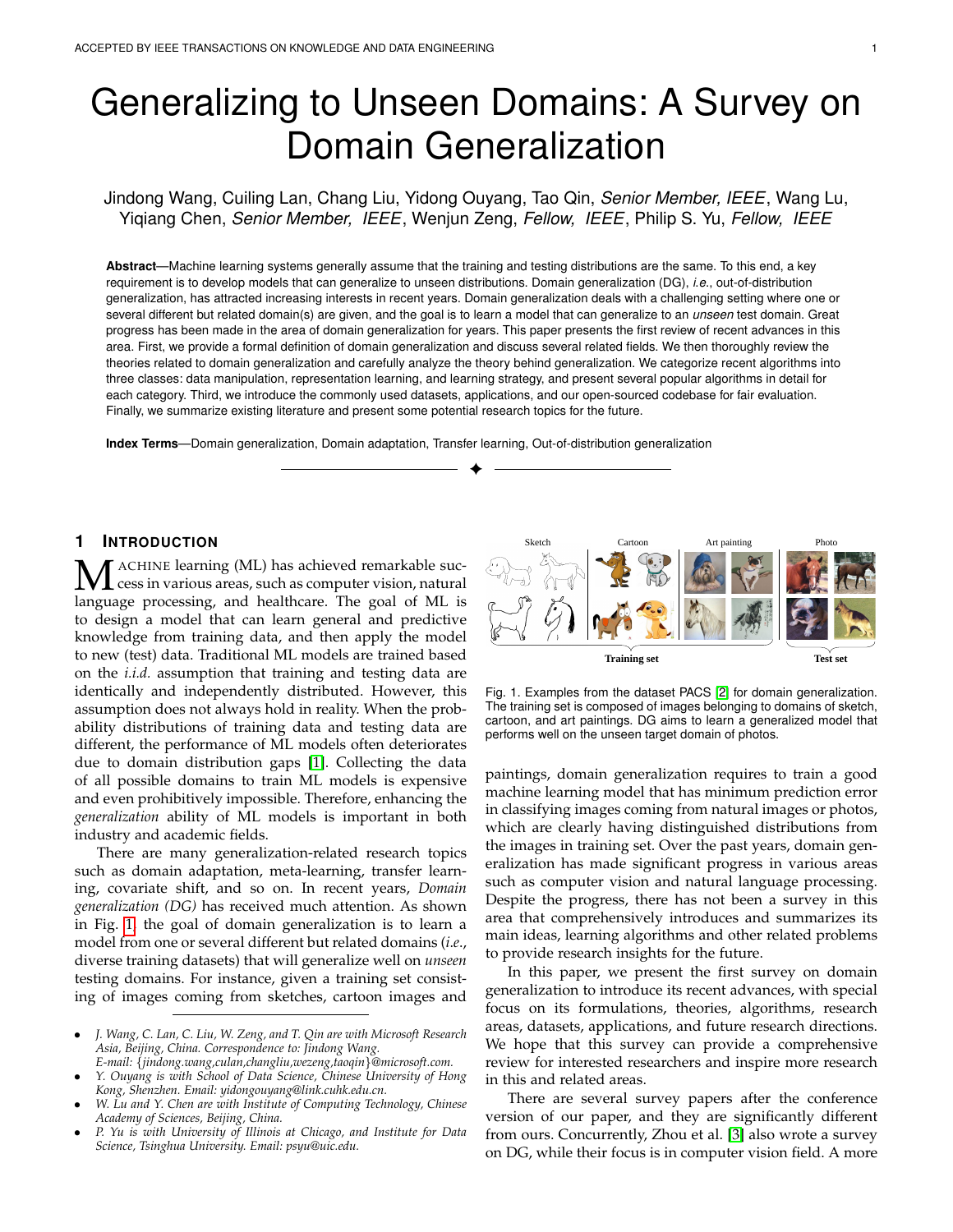

Fig. 3. Taxonomy of domain generalization methods.

is an active research area and other researchers also derived different DG theory bounds using informativeness [168] and adversarial training [102, 98, 168, 28].

# 4 METHODOLOGY

In this section, we introduce existing domain generalization methods in detail. As shown in Fig. 3, we categorize them into three groups, namely:

- (1) Data manipulation: This category of methods focuses on manipulating the inputs to assist learning general representations. Along this line, there are two kinds of popular techniques: a). Data augmentation, which is mainly based on augmentation, randomization, and transformation of input data; b). Data generation which generates diverse samples to help generalization.
- (2) Representation learning: This category of methods is the most popular in domain generalization. There are two representative techniques: a). Domain-invariant representation learning which performs kernel, adversarial training, explicitly feature alignment between domains, or invariant risk minimization to learn domaininvariant representations; b). Feature disentanglement which tries to disentangle the features into domainshared or domain-speci c parts for better generalization.
- (3) Learning strategy: This category of methods focuses on exploiting the general learning strategy to promote the generalization capability, which mainly includes several kinds of methods: a). Ensemble learning which relies on the power of ensemble to learn a uni-ed and generalized

predictive function; b). Meta-learning which is based on the learning-to-learn mechanism to learn general knowledge by constructing meta-learning tasks to simulate domain shift; c). Gradient operationwhich tries to learn generalized representations by directly operating on gradients; d). Distributionally robust optimization, which learns the worst-case distribution scenario of training domains; e). Self-supervised learning which constructs pretext tasks to learn generalized representations. Additionally, there are other learning strategy that can be used for DG.

These three categories of approaches are conceptually different. They are complementary to each other and can be combined towards higher performance. We will describe the approaches for each category in detail hereafter.

#### 4.1 Data Manipulation

We are always hungry for more training data in machine learning (ML). The generalization performance of a ML model often relies on the quantity and diversity of the training data. Given a limited set of training data, data manipulation is one of the cheapest and simplest way to generate samples so as to enhance the generalization capability of the model. The main objective for data manipulation-based DG is to increase the diversity of existing training data using different data manipulation methods. At the same time, the data quantity is also increased. Although the theoretical insight for why data augmentation or generation techniques can enhance the generalization ability of a model, experiments by Adila and Kang [169] showed that the model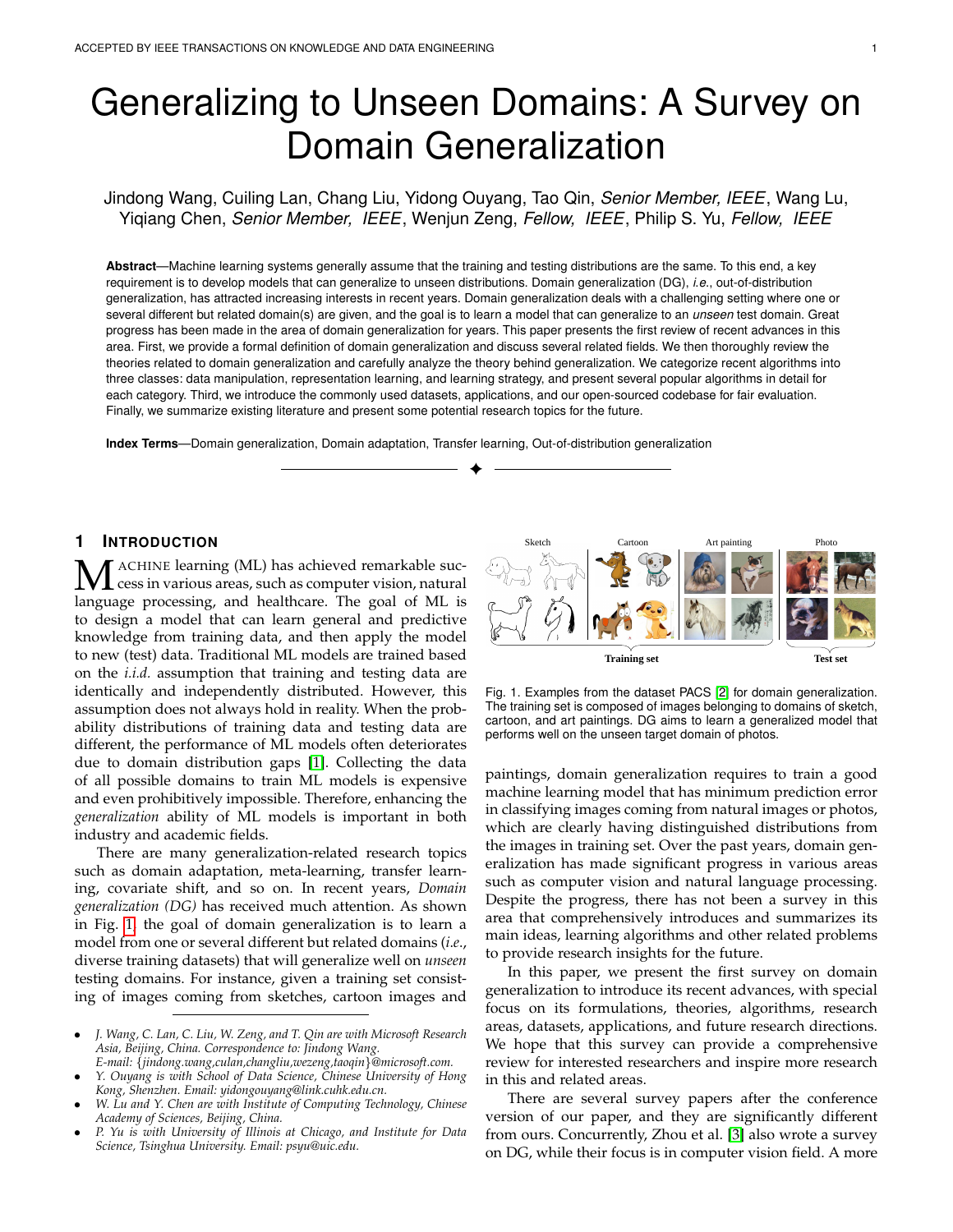tend to make predictions for both OOD and in-distribution samples based on trivial syntactic heuristics for NLP tasks.

We formulate the general learning objective of data manipulation-based DG as:

$$
\min_{h} E_{x,y} [\hat{h}(x); y] + E_{x^0,y} [\hat{h}(x^0); y)]; \qquad (13)
$$

where  $x^0 = M(x)$  denotes the manipulated data using a function M ( ). Based on the difference on this function, we further categorize existing work into two types: data augmentationand data generation.

#### 4.1.1 Data augmentation-based DG

Augmentation is one of the most useful techniques for training machine learning models. Typical augmentation operations include ipping, rotation, scaling, cropping, adding noise, and so on. They have been widely used in supervised learning to enhance the generalization performance of a model by reducing over tting [170, 36]. Without exception, they can also be adopted for DG where M ( ) can be instantiated as these data augmentation functions.

4.1.1.1 Domain randomization : Other than typical augmentation, domain randomization is an effective technique for data augmentation. It is commonly done by generating new data that can simulate complex environments based on the limited training samples. Here, the M ( ) function is implemented as several manual transformations (commonly used in image data) such as: altering the location and texture of objects, changing the number and shape of objects, modifying the illumination and camera view, and adding different types of random noise to the data. Tobin et al. [32] rst used this method to generate more training data from the simulated environment for generalization in the real environment. Similar techniques were also used in [33, 34, 35, 29] to strengthen the generalization capability of the models. Prakash et al. [30] further took into account the structure of the scene when randomly placing objects for data generation, which enables the neural network to learn to utilize context when detecting objects. Peng et al. [58] proposed to not only augment features, but also labels. It is easy to see that by randomization, the diversity of samples can be increased. But randomization is often random, indicating that there could be some useless randomizations that could be further removed to improve the ef ciency of the model.

4.1.1.2 Adversarial data augmentation : Adversarial data augmentation aims to guide the augmentation to optimize the generalization capability, by enhancing the diversity of data while assuring their reliability. Shankar et al. [37] used a Bayesian network to model dependence between label, domain and input instance, and proposed CrossGrad, a cautious data augmentation strategy that perturbs the input along the direction of greatest domain change while changing the class label as little as possible. Volpi et al. [38] proposed an iterative procedure that augments the source dataset with examples from a ctitious target domain that is "hard" under the current model, where adversarial examples are appended at each iteration to enable adaptive data augmentation. Zhou et al. [39] adversarially trained a transformation network for data augmentation instead of directly updating the inputs by gradient ascent while they adopted the regularization of weak and strong augmentation in [171, 31]. Adversarial data augmentation often

has certain optimization goals that can be used by the network. However, its optimization process often involves adversarial training, thus is dif cult.

#### 4.1.2 Data generation-based DG

Data generation is also a popular technique to generate diverse and rich data to boost the generalization capability of a model. Here, the function M ( ) can be implemented using some generative models such as Variational Autoencoder (VAE) [172], and Generative Adversarial Networks (GAN) [173]. In addition, it can also be implemented using the Mixup [174] strategy.

Rahman et al. [56] used ComboGAN [175] to generate new data and then applied domain discrepancy measure such as MMD [176] to minimize the distribution divergence between real and generated images to help learn general representations. Qiao et al. [40] leveraged adversarial training to create " ctitious" yet "challenging" populations, where a Wasserstein Auto-Encoder (WAE) [177] was used to help generate samples that preserve the semantic and have large domain transportation. Zhou et al. [43] generated novel distributions under semantic consistency and then maximized the difference between source and the novel distributions. Somavarapu et al. [57] introduced a simple transformation based on image stylization to explore crosssource variability for better generalization, where AdaIN [178] was employed to achieve fast stylization to arbitrary styles. Different from others, Li et al. [52] used adversarial training to generate domainsinstead of samples. These methods are more complex since different generative models are involved and we should pay attention to the model capacity and computing cost.

In addition to the above generative models, Mixup [174] is also a popular technique for data generation. Mixup generates new data by performing linear interpolation between any two instances and between their labels with a weight sampled from a Beta distribution, which does not require to train generative models. Recently, there are several methods using Mixup for DG, by either performing Mixup in the original space [47, 48, 54] to generate new samples; or in the feature space [49, 148, 55] which does not explicitly generate raw training samples. These methods achieved promising performance on popular benchmarks while remaining conceptually and computationally simple.

# 4.2 Representation Learning

Representation learning has always been the focus of machine learning for decades [179] and is also one of the keys to the success of domain generalization. We decompose the prediction function  $h$  ash = f g, where g is a representation learning function and f is the classi er function. The goal of representation learning can be formulated as:

$$
\min_{f,g} E_{x,y} (f(g(x)); y) + \, \tilde{e}_{\text{reg}}; \tag{14}
$$

where  $r_{\text{req}}$  denotes some regularization term and is the tradeoff parameter. Many methods are designed to better learn the feature extraction function g with corresponding reg. In this section, we categorize the existing literature on representation learning into two main categories based on different learning principles: domain-invariant representation learningand feature disentanglement .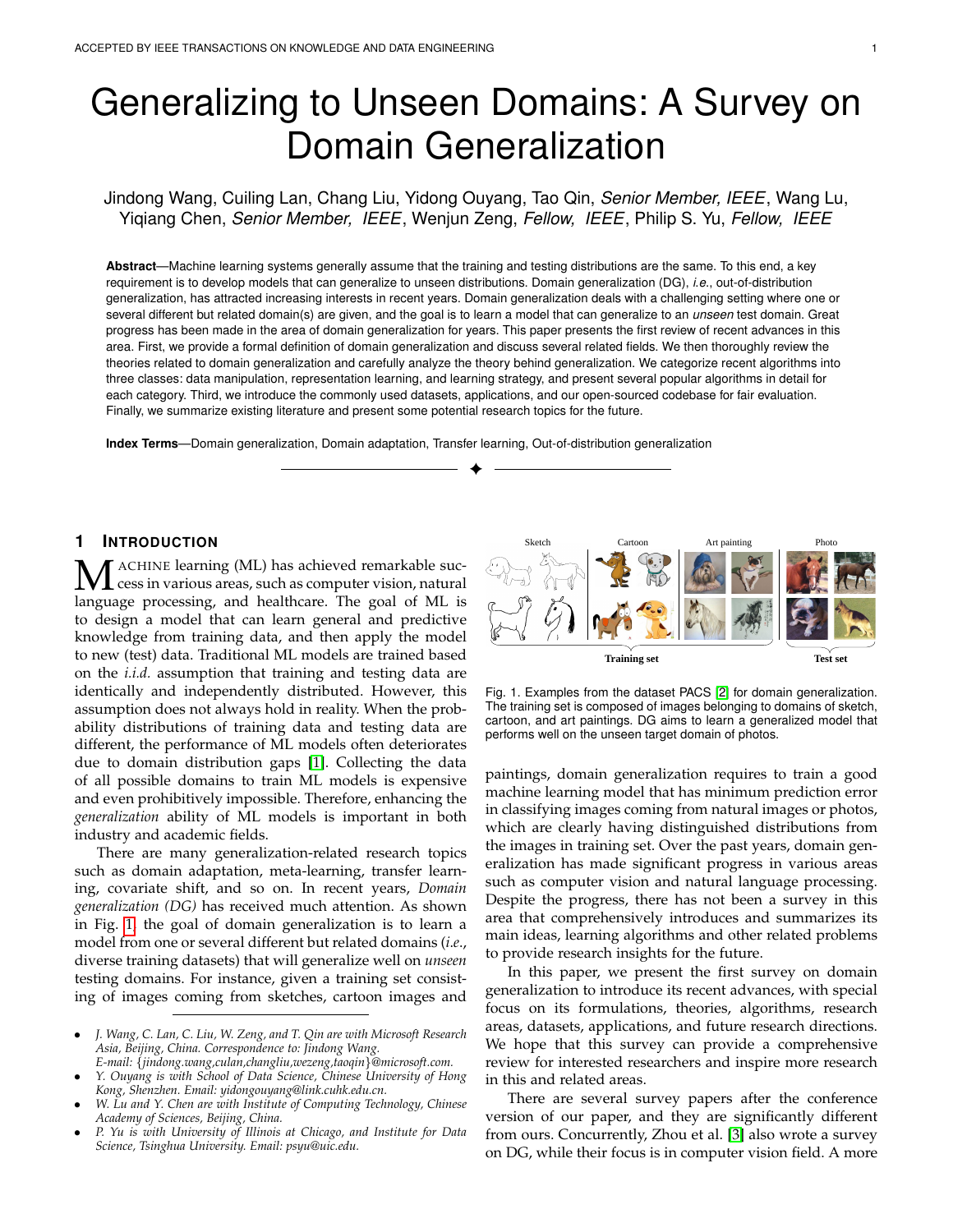#### 4.2.1 Domain-invariant representation-based DG

The work of [180] theoretically proved that if the feature representations remain invariant to different domains, the representations are general and transferable to different domains (also refer to Section 3). Based on this theory, a plethora of algorithms have been proposed for domain adaptation. Similarly, for domain generalization, the goal is to reduce the representation discrepancy between multiple source domains in a speci c feature space to be domain invariant so that the learned model can have a generalizable capability to the unseen domain. Along this line, there are mainly four types of methods: kernel-based methods, domain adversarial learning, explicit feature alignment, and invariant risk minimization.

4.2.1.1 Kernel-based methods : Kernel-based method is one of the most classical learning paradigms in machine learning. Kernel-based machine learning relies on the kernel function to transform the original data into a high-dimensional feature space without ever computing the coordinates of the data in that space, but by simply computing the inner products between the samples of all pairs in the feature space. One of the most representative kernel-based methods is Support Vector Machine (SVM) [181]. For domain generalization, there are plenty of algorithms based on kernel methods, where the representation learning function g is implemented as some feature map ( ) which is easily computed using kernel function k( ; ) such as RBF kernel and Laplacian kernel.

Blanchard et al. [6] rst used kernel method for domain generalization and extended it in [60]. They adopted the positive semi-de nite kernel learning to learn a domaininvariant kernel from the training data. Grubinger et al. [61] adapted transfer component analysis (TCA) [182] to bridge the multi-domain distance to be closer for DG. Similar to the core idea of TCA, Domain-Invariant Component Analysis (DICA) [27] is one of the classic methods using kernel for DG. The goal of DICA is to nd a feature transformation kernel  $k( ; )$  that minimizes the distribution discrepancy between all data in feature space. Gan et al. [62] adopted a similar method as DICA and further added attribute regularization. In contrast to DICA which deals with the marginal distribution, Li et al. [63] learned a feature representation which has domain-invariant class conditional distribution. Scatter component analysis (SCA) [64] adopted Fisher's discriminant analysis to minimize the discrepancy of representations from the same class and the same domain, and maximize the discrepancy of representations from the different classes and different domains. Erfani et al. [65] proposed an Elliptical Summary Randomisation (ES-Rand) that comprises of a randomised kernel and elliptical data summarization. ESRand projected each domain into an ellipse to represent the domain information and then used some similarity metric to compute the distance. Hu et al. [66] proposed multi-domain discriminant analysis to perform class-wise kernel learning for DG, which is more -ne-grained. To sum up, this category of methods is often highly related to other categories to act as their divergence measures or theoretical support.

4.2.1.2 Domain adversarial learning : Domainadversarial training is widely used for learning domaininvariant features. Ganin and Lempitsky [91] and Ganin et al. [92] proposed Domain-adversarial neural network (DANN) for domain adaptation, which adversarially trains the generator and discriminator. The discriminator is trained to distinguish the domains while the generator is trained to fool the discriminator to learn domain invariant feature representations. Li et al. [72] adopted such idea for DG. Gong et al. [93] used adversarial training by gradually reducing the domain discrepancy in a manifold space. Li et al. [94] proposed a conditional invariant adversarial network (CIAN) to learn class-wise adversarial networks for DG. Similar ideas were also used in [96, 99, 103]. Jia et al. [100] used single-side adversarial learning and asymmetric triplet loss to make sure only the real faces from different domains were indistinguishable, but not for the fake ones. After that, the extracted features of fake faces are more dispersed than before in the feature space and those of real ones are more aggregated, leading to a better generalized class boundary for unseen domains. In addition to adversarial domain classi cation, Zhao et al. [95] introduced additional entropy regularization by minimizing the KL divergence between the conditional distributions of different training domains to push the network to learn domain-invariant features. Some other GAN-based methods [45, 98, 102] were also proposed with theoretically guaranteed generalization bound.

4.2.1.3 Explicit feature alignment : This line of works aligns the features across source domains to learn domain-invariant representations through explicit feature distribution alignment [72, 183, 184, 185], or feature normalization [186, 187, 188, 70]. Motiian et al. [68] introduced a cross-domain contrastive loss for representation learning, where mapped domains are semantically aligned and yet maximally separated. Some methods explicitly minimized the feature distribution divergence by minimizing the maximum mean discrepancy (MMD) [189, 182, 190, 191], second order correlation [192, 193, 194], both mean and variance (moment matching) [184], Wasserstein distance [183],etc, of domains for either domain adaptation or domain generalization. Zhou et al. [183] aligned the marginal distribution of different source domains via optimal transport by minimizing the Wasserstein distance to achieve domain-invariant feature space.

Moreover, there are some works that used feature normalization techniques to enhance domain generalization capability [186, 187]. Pan et al. [186] introduced Instance Normalization (IN) layers to CNNs to improve the generalization capability of models. IN has been extensively investigated in the eld of image style transfer [195, 196, 178], where the style of an image is reected by the IN parameters, i.e., mean and variance of each feature channel. Thus, IN layers [197] could be used to eliminate instance-speci c style discrepancy to enhance generalization [186]. However, IN is task agnostic and may remove some discriminative information. In IBNNet, IN and Batch Normalization (BN) are utilized in parallel to preserve some discriminative information [186]. In [188], BN layers are replaced by Batch-Instance Normalization (BIN) layers, which adaptively balance BN and IN for each channel by selectively using BN and IN. Jin et al. [70, 71] proposed a Style Normalization and Restitution (SNR) module to simultaneously ensure both high generalization and discrimination capability of the net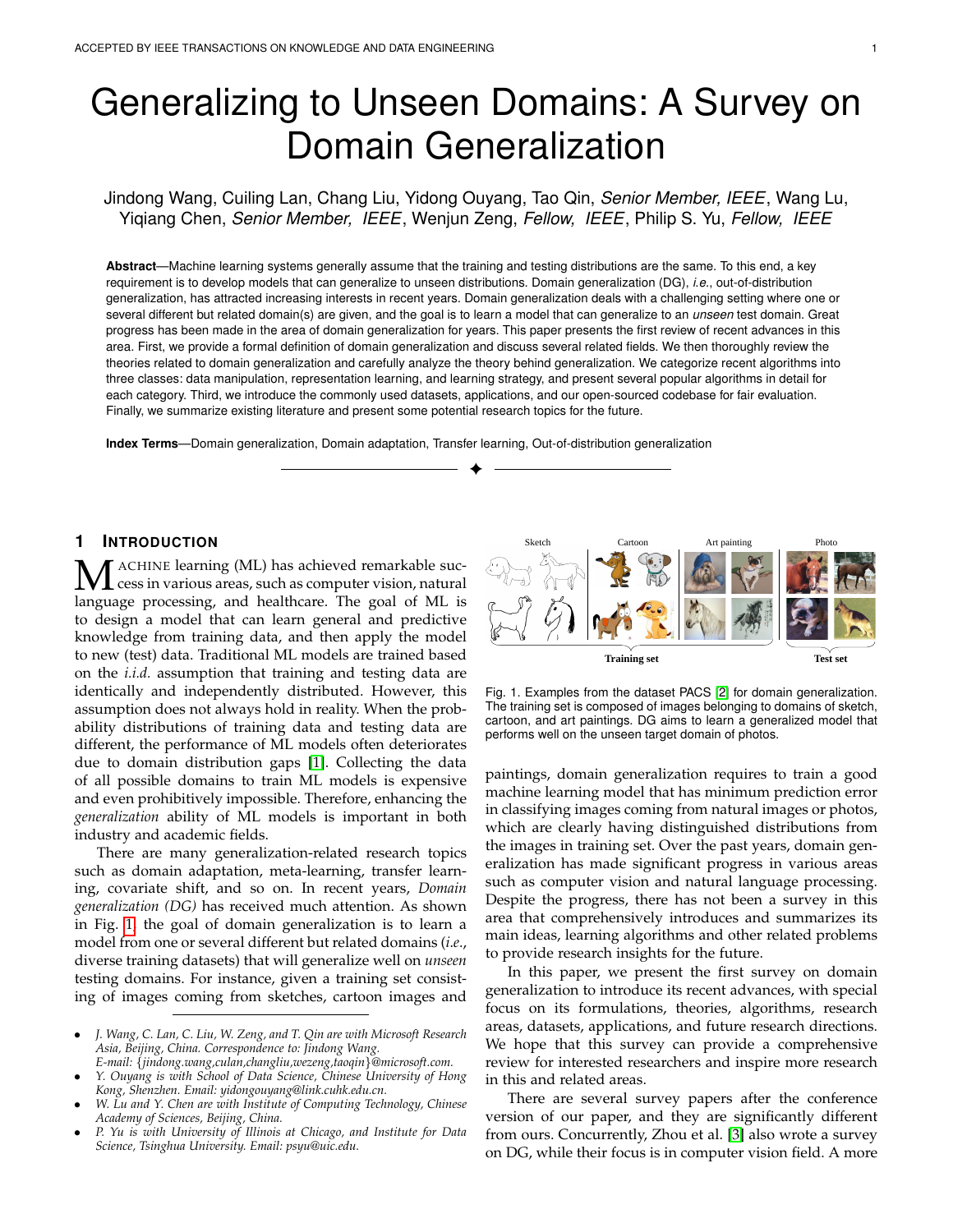works. After the style normalization by IN, a restitution step is performed to distill task-relevant discriminative features from the residual ( i.e., the difference between the original feature and the style normalized feature) and add them back to the network to ensure high discrimination. The idea of restitution is extended to other alignment-based method to restorate helpful discriminative information dropped by alignment [83]. Recently, Qi et al. [79] applied IN to unsupervised DG where there are no labels in the training domains to acquire invariant and transferable features. A combination of different normalization techniques is presented in [81] to show that adaptively learning the normalization technique can improve DG. This category of methods is more exible and can be applied to other kind of categories.

4.2.1.4 Invariant risk minimization (IRM) : Arjovsky et al. [104] considered another perspective on the domain-invariance of representation for domain generalization. They did not seek to match the representation distribution of all domains, but to enforce the optimal classi er on top of the representation space to be the same across all domains. The intuition is that the ideal representation for prediction is the causeof y, and the causal mechanism should not be affected by other factors/mechanisms, thus is domain-invariant. Formally, IRM can be formulated as:

$$
\begin{array}{ccc}\n & \mathbf{M} & \\
& \text{min} & \\
& \text{g2G} \\
& \text{if } 2^{\text{T}} \underset{i=1}{\text{arg min}} \text{ arg min}_{f \text{ } 0_{2F}} & \text{if } (f \circ g) \text{ i=1}\n\end{array}
$$
\n(15)

for some function classes F of g and F of f. The constraint for f embodies the desideratum that all domains share the same representation-level classi er, and the objective function encourages f and g to achieve a low source domain risk. However, this problem is hard to solve as it involves an inner-level optimization problem in its constraint. The authors then develop a surrogate problem to learn the feature extractor g that is much more practical:

$$
\min_{g \geq G} \sum_{i=1}^{M} (g) + r_i^{-i} (f g)_{f=1}^{2}; \qquad (16)
$$

where a dummy representation-level classi er  $f = 1$  is considered, and the gradient norm term measures the optimality of this classi er. The work also presents a generalization theory under a perhaps strong linear assumption, that for plenty enough source domains, the ground-truth invariant classi er can be identi ed.

IRM has gain notable visibility recently. There are some further theoretical analyses on the success [112] and failure cases of IRM [111], and IRM has been extended to other tasks including text classi cation [110] and reinforcement learning [198]. The idea to pursue the invariance of optimal representation-level classi er is also extended. Krueger et al. [106] promote this invariance by minimizing the extrapolated risk among source domains, which essentially minimizes the variance of source-domain risks. Mitrovic et al. [107] aim to learn such a representation in a selfsupervised setup, where the second domain is constructed by data augmentation showing various semantic-irrelevant variations. Recently, Ahuja et al. [105] found the invariance of f alone is not suf cient. They found IRM still fails if gcaptures "fully informative invariant features", which makes y

independent of x on all domains. This is particularly the case for classi cation (vs. regression) tasks. An information bottleneck regularization is hence introduced to maintain only partially informative features.

# 4.2.2 Feature disentanglement-based DG

Disentangled representation learning aims to learn a function that maps a sample to a feature vector, which contains all the information about different factors of variation and each dimension (or a subset of dimensions) contains information about only some factor(s). Disentanglement based DG approaches in general decompose a feature representation into understandable compositions/sub-features, with one feature being domain-shared/invariant feature and the other domain-speci c feature. The optimization objective of disentanglement-based DG can be summarized as:

$$
\min_{g_c; g_s; f} E_{x;y} (f(g_c(x)); y) + \iota_{reg} + \iota_{recon} ([g_c(x); g_s(x)]; x);
$$
\n(17)

where  $g_c$  and  $g_s$  denote the domain-shared and domainspeci c feature representations, respectively. and are tradeoff parameters. The loss  $_{reg}$  is a regularization term that explicitly encourages the separation of the domain shared and specic features and `<sub>recon</sub> denotes a reconstruction loss that prevents information loss. Note that  $[q_c(x); q_s(x)]$  denotes the combination of two kinds of features (which is not limited to concatenation operation).

Based on the choice of network structures and implementation mechanisms, disentanglement-based DG can mainly be categorized into three types: multi-component analysis, generative modeling and causality-inspired methods

4.2.2.1 Multi-component analysis : In multicomponent analysis, the domain-shared and domainspeci c features are in general extracted using the domain-shared and domain-speci c network parameters. The method of UndoBias [115] started from a SVM model to maximize interval classi cation on all training data for domain generalization. They represented the parameters of the i-th domain as  $w_i = w_0 + \cdots$ , where  $w_0$  denotes the domain-shared parameters and  $\overrightarrow{a}$  denotes the domainspeci c parameters. Some other methods extented the idea of UndoBias from different aspects. Niu et al. [116] proposed to use multi-view learning for domain generalization. They proposed Multi-view DG (MVDG) to learn the combination of exemplar SVMs under different views for robust generalization. Ding and Fu [122] designed domain-speci-c networks for each domain and one shared domaininvariant network for all domains to learn disentangled representations, where low-rank reconstruction is adopted to align two types of networks in structured low-rank fashion. Li et al. [2] extended the idea of UndoBias into the neural network context and developed a low-rank parameterized CNN model for end-to-end training. Zunino et al. [123] learned disentangled representations through manually comparing the attention heat maps for certain areas from different domains. There are also other works that adopt multi-component analysis for disentanglement [118, 113, 114, 117, 121, 199, 200, 201, 119]. In general, multi-component analysis can be implemented in different architectures and remains effective for representation disentanglement.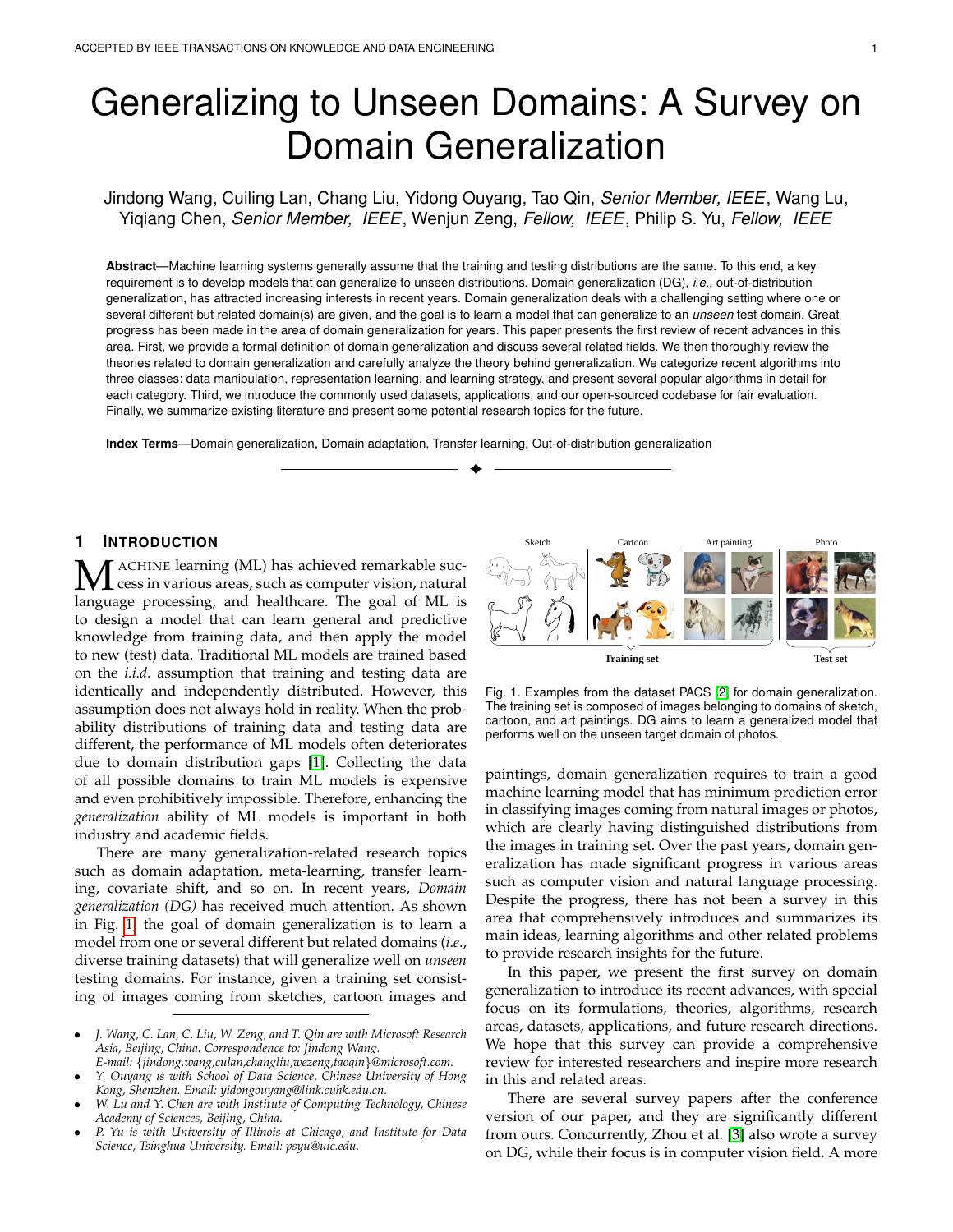4.2.2.2 Generative modeling : Generative models can be used for disentanglement from the perspective of data generation process. This kind of methods tries to formulate the generative mechanism of the samples from the domain-level, sample-level, and label-level. Some works further disentangle the input into class-irrelevant features, which contain the information related to speci c instance [202]. The Domain-invariant variational autoencoder (DIVA) [124] disentangled the features into domain information, category information, and other information, which is learned in the VAE framework. Peng et al. [125] disentangled the ne-grained domain information and category information that are learned in VAEs. Qiao et al. [40] also used VAE for disentanglement, where they proposed a Uni ed Feature Disentanglement Network (UFDN) that treated both data domains and image attributes of interest as latent factors to be disentangled. Similarly, Zhang et al. [126] disentangled the semantic and variational part of the samples. Similar spirits also include [130, 129]. Nam et al. [127] proposed to disentangle the style and other information using generative models that their method is both for domain adaptation and domain generalization. Generative models can not only improve OOD performance, but can also be used for generation tasks, which we believe is useful for many potential applications.

4.2.2.3 Causality-inspired methods : Causality is a -ner description of variable relations beyond statistics (joint distribution). Causal relation gives information of how the system will behave under intervention, so it is naturally suitable for transfer learning tasks, since domain shift can be seen as an intervention. Particularly, under the causal consideration, the desired representation is the true cause of the label (e.g., object shape), so that prediction will not be affected by intervention on correlated but semantically irrelevant features (e.g., background, color, style). There are a number of works [203, 204, 205, 206] that exploited causality for domain adaptation.

For domain generalization, He et al. [136] reweighted input samples in a way to make the weighted correlation re ect causal effect. Zhang et al. [134] took Fourier features as the causing factors of images, and enforce the independence among these features. Using the additional data of object identity (it is a more detailed label than the class label), [207] enforced the conditional independence of the representation from domain index given the same object. When such object label is unavailable, [76] further learned an object feature based on labels in a separate stage. For single-source domain generalization, [107, 135] used data augmentation to present information of the causal factor. The augmentation operation is seen as producing outcomes under intervention on irrelevant features, which is implemented based on speci c domain knowledge. There are also generative methods under the causal consideration. Zhang et al. [131] explicitly modeled a manipulation variable that causes domain shift, which may be unobserved. Liu et al. [132] leveraged causal invariance for single-source generalization, i.e., the invariance of the process of generating  $(x, y)$ data based on the factors, which is explained more general than inference invariance that existing methods implicitly rely on. The two factors are allowed correlated which is more realistic. They theoretically prove the identi ability of

the causal factor is possible and the identi cation bene ts generalization. Sun et al. [133] extended the method and theory to multiple source domains. With more informative data, the irrelevant factor is also identi able.

# 4.3 Learning Strategy

In addition to data manipulation and representation learning, DG was also studied in general machine learning paradigms, which is divided into several categories: ensemble learning-based DG neta-learning-based D, Ggradient operation-based D, Gdistributionally robust optimization-based DG, self-supervised learning-based Dend other strategies

#### 4.3.1 Ensemble learning-based DG

Ensemble learning usually combines multiple models, such as classi ers or experts, to enhance the power of models. For domain generalization, ensemble learning exploits the relationship between multiple source domains by using speci c network architecture designs and training strategies to improve generalization. They assume that any sample can be regarded as an integrated sample of the multiple source domains, so the overall prediction result can be seen as the superposition of the multiple domain networks.

Mancini et al. [139] proposed to use learnable weights for aggregating the predictions from different source speci c classi ers, where a domain predictor is used to predict the probability that a sample belongs to each domain (weights). Segu et al. [69] maintained domain-dependent batch normalization (BN) statistics and BN parameters for different source domains while all the other parameters were shared. In inference, the nal prediction was a linear combination of the domain-dependent models with the combination weights inferred by measuring the distances between the instance normalization statistics of the test sample and the accumulated population statistics of each domain. The work of [137] proposed domain-speci c layers of different source domains and learning the linear aggregation of these layers to represent a test sample. Zhou et al. [8] proposed Domain Adaptive Ensemble Learning (DAEL), where a DAEL model is composed of a CNN feature extractor shared across domains and multiple domain-speci c classi er heads. Each classi er is an expert to its own domain and a non-expert to others. DAEL aims to learn these experts collaboratively, by teaching the non-experts with the expert so as to encourage the ensemble to learn how to handle data from unseen domains. There are also other works [138, 142]. Ensemble learning remains a powerful tool for DG since ensemble allows more diversity of models and features. However, one drawback of ensemble learning-based DG is maybe its computational resources as we need more space and computations for training and saving different models.

#### 4.3.2 Meta-learning-based DG

The key idea of meta-learning is to learn a general model from multiple tasks by either optimization-based methods [208], metric-based learning [209], or model-based methods [210]. The idea of meta-learning has been exploited for domain generalization. They divide the data form multisource domains into meta-train and meta-test sets to sim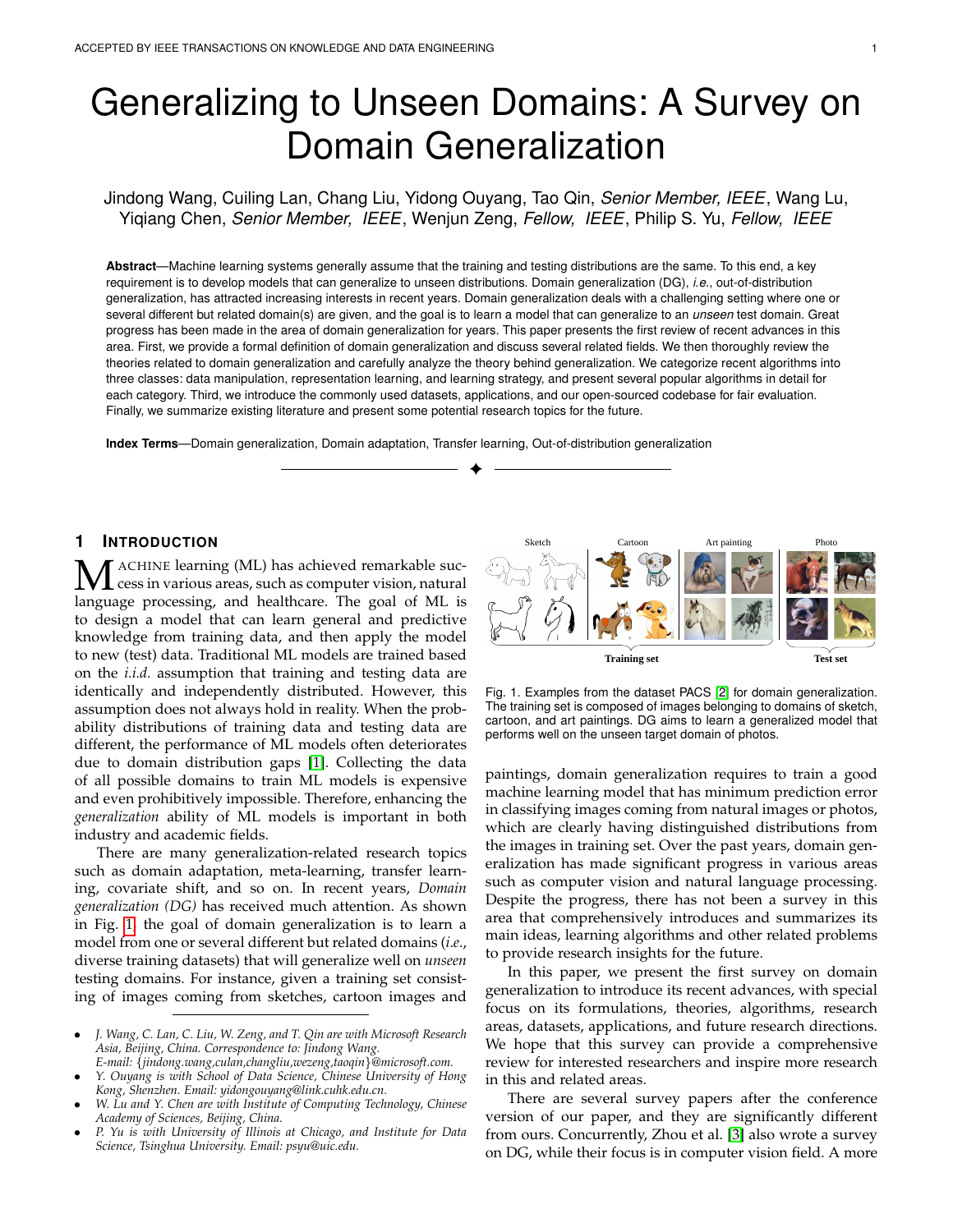ulate domain shift. Denote the model parameters to be learned, meta-learning can be formulated as:

$$
= Learn(S_{mte}; )
$$
  
= Learn(S<sub>mte</sub>; MetaLearn(S<sub>mtrn</sub>)); (18)

where  $=$  MetaLearn( $S<sub>mtrn</sub>$ ) denotes the meta-learned parameters from the meta-train set  $S<sub>mtrn</sub>$  which is then used to learn the model parameters on the meta-test set  $S<sub>nte</sub>$ . The two functions Learn() and MetaLearn() are to be designed and implemented by different meta-learning algorithms, which corresponds to a bi-level optimization problem. The gradient update can be formulated as:

= @(`(Smte ; ) + ` (Smtrn ; )) @ ; (19)

where and are learning rates for outer and inner loops, respectively.

Finn et al. [208] proposed Model-agnostic meta-learning (MAML). Inspired by MAML, Li et al. [17] proposed MLDG (meta-learning for domain generalization) to use the metalearning strategy for DG. MLDG splits the data from the source domains into meta-train and meta-test to simulate the domain shift situation to learn general representations. Balaji et al. [18] proposed to learn a meta regularizer (MetaReg) for the classier. [19] proposed feature-critic training for the feature extractor by designing a meta optimizer. Dou et al. [143] used the similar idea of MLDG and additionally introduced two complementary losses to explicitly regularize the semantic structure of feature space. Du et al. [20] proposed an extended version of information bottleneck named Meta Variational Information Bottleneck (MetaVIB). They regularize the Kullback–Leibler (KL) divergence between distributions of latent encoding of the samples that have the same category from different domains and learn to generate weights by using stochastic neural networks. Recently, some works also adopted meta-learning for semi-supervised DG or discriminative DG [144, 145, 147, 44, 211]. Meta-learning is widely adopted in DG research and it can be incorporated into several paradigms such as disentanglement [199]. Meta-learning performs well on massive domains since meta-learning can seek transferable knowledge from multiple tasks.

#### 4.3.3 Gradient operation-based DG

Other than meta-learning and ensemble learning, several recent works consider using gradient information to force the network to learn generalized representations. Huang et al. [150] proposed a self-challenging training algorithm that aims to learn general representations by manipulating gradients. They iteratively discarded the dominant features activated on the training data, and forced the network to activate remaining features that correlate with labels. In this way, network can be forced to learn from more bad cases which will improve generalization ability. Shi et al. [151] proposed a gradient-matching scheme, where their assumption is that the gradient direction of two domains should be the same to enhance common representation learning. To this end, they proposed to maximize the gradient inner product (GIP) to align the gradient direction across domains. With this operation, the network can nd weights such

that the input-output correspondence is as close as possible across domains. GIP can be formulated as:

$$
L = L_{cls} (S_{train} ; ) \frac{2}{M (M - 1)} \bigg|_{i,j}^{\mathcal{K}j} G_i G_j ; \qquad (20)
$$

where  $G_i$  and  $G_i$  are gradient for two domains that can be calulated as  $G = E \frac{\mathcal{Q}(x, y; \cdot)}{\mathcal{Q}}$ . The gradient-invariance was achieved by adding CORAL [193] loss between gradients in [152], while Tian et al. [153] maximized the neuron coverage of DNN with gradient similarity regularization between the original and the augmented samples. Additionally, Wang et al. [154] designed a knowledge distillation approach for based on gradient Itering.

#### 4.3.4 Distributionally robust optimization-based DG

The goal of distributionally robust optimization (DRO) [212] is to learn a model at worst-case distribution scenario to hope it can generalize well to the test data, which shares similar goal as DG. To optimize the worst-case distribution scenario, Sagawa et al. [213] proposed a GroupDRO algorithm that requires explicit group annotation of the samples. Such annotation was later narrowed down to a small fraction of validation set in [155], where they formulated a two-stage weighting framework. Other researchers reduced the variance of training domain risks by risk extrapolation (VRex) [106] or reducing class-conditioned Wasserstein DRO [158]. Recently, Koh et al. [157] proposed the setting of subpopulation shift where they also applied DRO to this problem. Particularly, Du et al. [80] proposed AdaRNN, a similar algorithm to the spirit of DRO that did not require explicit group annotation; instead, they learned the worst-case distribution scenario by solving an optimization problem. To summarize, DRO focuses on the optimization process that can also be leveraged in DG research.

#### 4.3.5 Self-supervised learning-based DG

Self-supervised learning (SSL) is a recently popular learning paradigm that builds self-supervised tasks from the largescale unlabeled data [214]. Inspired by this, Carlucci et al. [159] introduced a self-supervision task of solving jigsaw puzzles to learn generalized representations. Apart from introducing new pretext tasks, contrastive learning is another popular paradigm of self-supervised learning, which was adopted in several recent works [160, 162, 161]. The core of contrastive learning is to perform unsupervised learning between positive and negative pairs. Note that self-supervised learning is a general paradigm that can be applied to any existing DG methods, especially unsupervised DG where there are no labels in training domains [79]. Another possible application of SSL-based DG is the pretraining of multidomain data that trains powerful pretraining models while also handling domain shifts. However, a possible limitation of SSL-based DG maybe its computational ef ciency and requirement of computing resources.

# 4.3.6 Other learning strategy for DG

There are some other learning strategies for domain generalization. For instance, metric learning was adopted in [167] to explore better pair-wise distance for DG. Ryu et al. [163] used random forest to improve the generalization ability of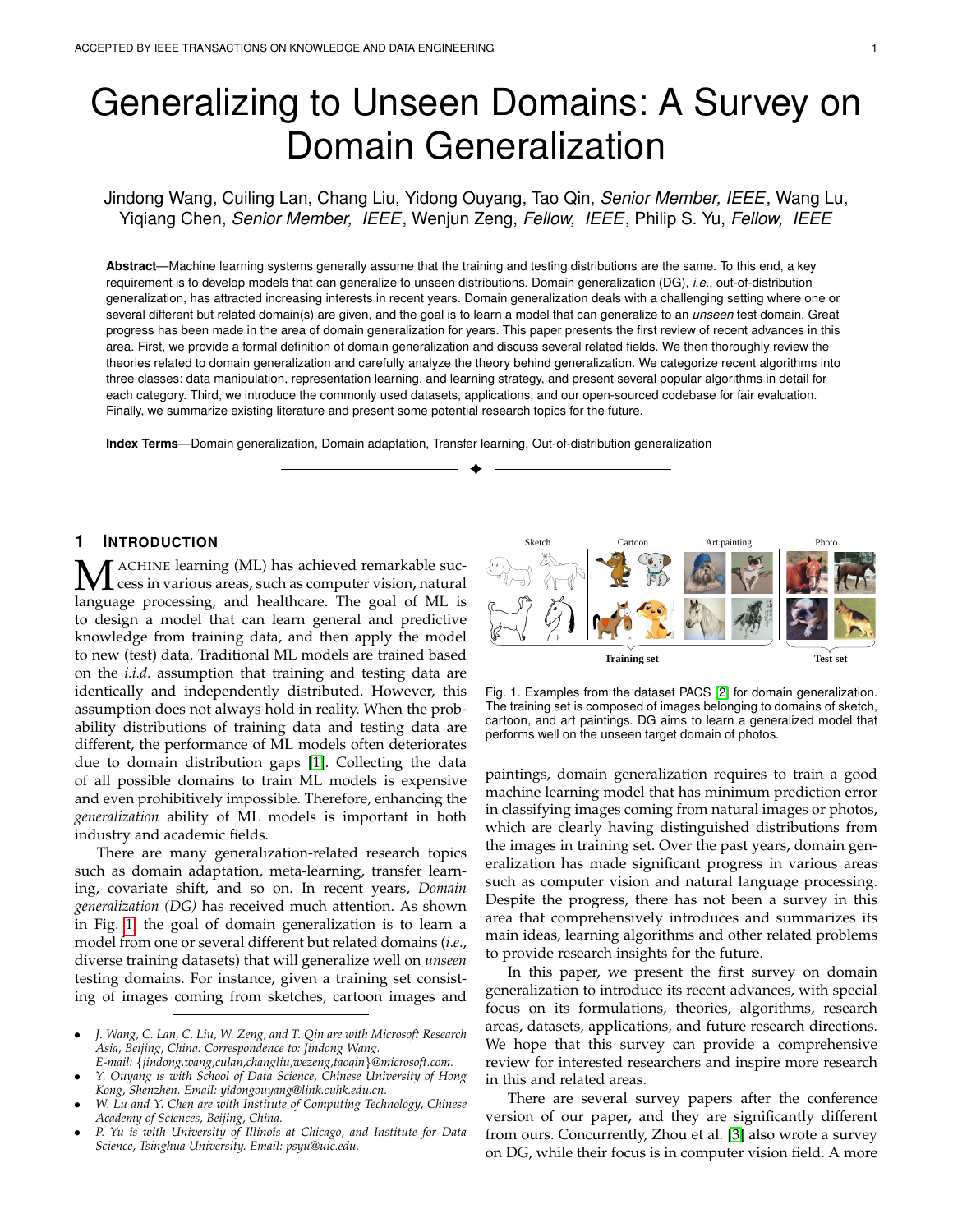convolutional neural networks (CNN). They sampled the triplets based on the probability mass function of the split results given by random forest, which is used for updating the CNN parameters by triplet loss. Other works [215, 216] adopted model calibration for DG, where they argued that the calibrated performance has a close relationship with OOD performance. Zhang et al. [165] followed the lottery ticket hyphothesis to design network substructures for DG, while Narayanan et al. [164] focused on the shape-invariant features. Additionally, Cha et al. [166] observed the at minima is important to DG and they designed a simple stochastic weight averaging densely method to nd the at minima. Since DG is a general learning problem, there will be more works that uses other strategy in the future.

# 5 OTHER DOMAIN GENERALIZATION RESEARCH AREAS

Most of the existing literature on domain generalization adopt the basic (traditional) de nition of DG in Def. 2. There is some existing literature that extends such setting to new scenarios to push the frontiers of DG (ref. TABLE 3). This section brie y discuss the existing DG research areas to give the readers a brief overview of this problem.

#### 5.1 Single-source Domain Generalization

Setting  $M = 1$  in Def. 2 gives single-source DG. Compared to traditional DG ( $M > 1$ ), single-source DG becomes more challenging since there are less diversity in training domains. Thus, the key to this problem is to generate novel domains using data generation techniques to increase the diversity and informativeness of training data. Several methods designed different generation strategies [217, 100, 160, 52, 135, 58, 40, 81, 59] for single-source next gets more general and challenging, there will be other<br>gies [217, 100, 160, 52, 135, 58, 40, 81, 59] for single-source next assess here a sixtenate behav DG in computer vision tasks. A recent work [80] studied this setting in time series data where there is usually one uni-ed dataset by using min-max optimization. We expect more application areas can bene t from single-source DG.

#### 5.2 Semi-supervised Domain Generalization

Compared to traditional DG, semi-supervised DG does not require the full labels of training domains. It is common to apply existing semi-supervised learning algorithms such as FixMatch [221] and FlexMatch [222] to learn pseudo labels for the unlabeled samples. For instance, two recent works adopted the consistency regularization in semi-supervised learning [171, 218] for semi-supervised DG. It can be seen that this setting is more general than traditional DG and we expect there will be more works in this area.

#### 5.3 Federated Learning with Domain Generalization

Privacy and security of machine learning is becoming increasingly critical [223]. Mahajan et al. [224] rstly studied this problem and showed that if the features are stable, then the model is more robust to membership inference attack. In federated DG [225, 226], models do not access the raw training data; instead, they aggregate the parameters from different clients. Under this circumstance, the key is to design better aggregation scheme through generalization



Fig. 4. Several applications of domain generalization.

techniques [219, 220, 138]. Federated DG is more important in healthcare [227]. On the other hand, decentralized training is another possible solution [228]. However, similar privacy risks emerge when there is a need to update the model. Thus, we hope there could be more research.

# 5.4 Other DG Settings

There are also other settings in DG, such as open domain generalization [54] and unsupervised domain generalization [79]. Open DG shares the similar setting of universal domain adaptation where the training and test label spaces are not the same. Unsupervised DG assumes that all labels in the training domains are not accessible. As the environ-DG research areas aiming at solving certain limitations.

# 6 APPLICATIONS

In this section, we discuss the popular tasks/applications for domain generalization (ref. Fig. 4).

High generalization ability is desired in various vision tasks. Many works investigate DG on classi cation. Some works also study DG for semantic segmentation [93], action recognition [114, 146], face anti-spoo ng [96], person Re-ID [47, 83], street view recognition [40], video understanding [116], and image compression [229]. Medical analysis [120] is one of the important application areas for DG due to its nature of data scarcity and existence of domain gaps, with the tasks of tissue segmentation [143], Parkinson's disease recognition [27], activity recognition [65], chest X-ray recognition [76, 90], and EEG-based seizure detection [88].

Apart from those areas, DG is also useful in reinforcement learning of robot control [49, 17] to generalize to an unseen environment. Some work used DG to recognize speech utterance [37, 117], fault diagnosis [90, 74, 73], physics [89], brain-computer interface [86].

In natural language processing, it is also common that training data comes from different domains with different distributions and DG techniques are helpful. Some work used domain generalization for sentiment classi cation on the Amazon Review dataset [103, 18]. Others used DG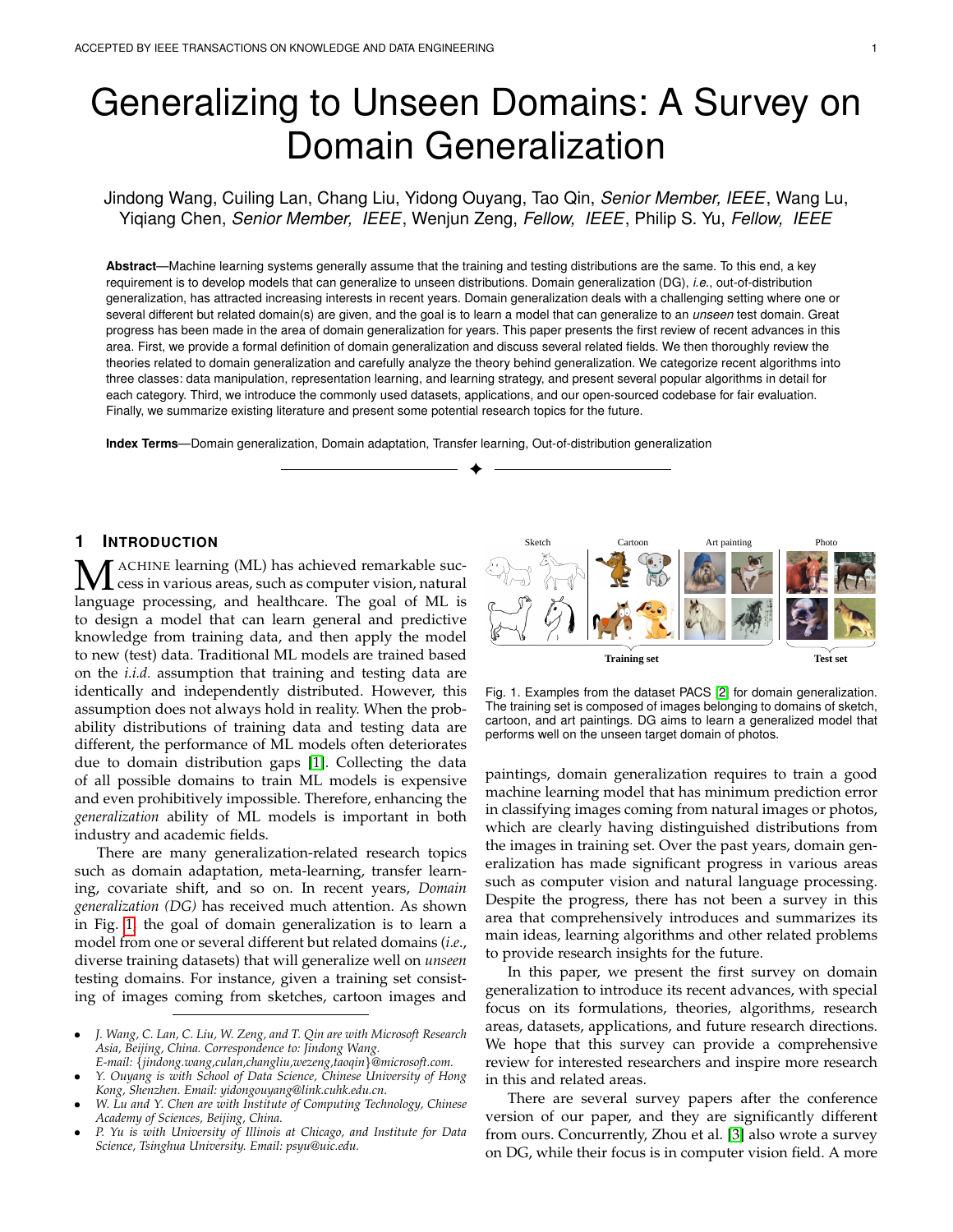TABLE 3 Existing research areas of domain generalization

| Setting                                                                                                                                                                                                                  | De nition                                                                                                                                                                                                             | Reference                                                                                                            |  |  |
|--------------------------------------------------------------------------------------------------------------------------------------------------------------------------------------------------------------------------|-----------------------------------------------------------------------------------------------------------------------------------------------------------------------------------------------------------------------|----------------------------------------------------------------------------------------------------------------------|--|--|
| Traditional domain generalization<br>Single-source domain generalization<br>Semi-supervised domain generalization<br>Federated domain generalization<br>Open domain generalization<br>Unsupervised domain generalization | Def. 2<br>$Set M = 1$ in Def. 2<br>$Strain$ is partially labeled<br>S <sub>train</sub> cannot broadcast to the server<br>$6 \text{Y}_{\text{test}}$<br>$\mathsf{Y}_{\mathsf{train}}$<br>$Strain$ is totally unlabeled | Most of this paper<br>[217, 100, 160, 52, 135, 58, 40, 217, 81, 59]<br>[171, 218]<br>[219, 220, 138]<br>[54]<br>[79] |  |  |

for semantic parsing [147], web page classi cation [45]. For instance, if we are given natural language data from multiple domains and want to learn a generalized model that predicts well on any new domain, we can use domain generalization to acquire domain-invariant representations.

Moreover, DG techniques favor broad prospects in some applications, such as nancial analysis, weather prediction, and logistics. For instance, Du et al. [80] tried to adopt DG to time series modeling. They rst propose the temporal covariate shift problem that widely exists in time series data, then, they proposed an RNN-based model to solve this problem to align the hidden representations between any pair of training data that are from different domains. Their algorithm, the so-called AdaRNN, was applied to stock price prediction, weather prediction, and electric power consumption. Another example is [128], where they applied domain generalization to sensor-based human activity recognition. In their application, the activity data from different persons are from different distributions, resulting in severe model collapse when applied to new users. To resolve such problem, they developed a variational autoencoderbased network to learn the domain-invariant and domainspeci c modules, thus achieving the disentanglement.

In the future, we hope there can be more DG applications in other areas to tackle with the distributional shift that widely exists in different applications. Another important problem is the evaluation of DG algorithms without accessing the test distribution in reality. While we can use the test data for evaluation in research, we simply cannot do it for real applications. In this case, one possible approach would be performing meta-train and meta-test split for the original data for multiple times. In each time, one split can be regarded as the unseen test data while the other as the training data. We can call it the meta-cross-validation for DG in reality. At the same time, we also hope there could be more evaluation metrics. For more evaluation in research, please refer to the next section.

# 7 DATASETS , EVALUATION , AND BENCHMARK

In this section, we summarize the existing common datasets and model selection strategies for domain generalization. Then, we introduce the codebase, DeepDG, and demonstrate some observations from experiment conducted via it.

# 7.1 Datasets

TABLE 4 offers an overview of several popular datasets. Among them, PACS [2], VLCS [231], and Of ce-Home [232]

are three most popular datasets. For large-scale evaluation, DomainNet [234] and Wilds [157] ( i.e., a collection of datasets in TABLE 4 with `-wilds') are becoming popular.

Besides the datasets mentioned above, there exists some other datasets for domain generalization with different tasks. The Graft-versus-host disease (GvHD) dataset [246] is also popular and is used to test several methods [27, 6] for the ow cytometry problem. This dataset was collected from 30 patients with sample sizes ranging from 1,000 to 10,000. This is a time series classi cation dataset. Some works [93, 29, 71] applied domain generalization to semantic segmentation, where CityScape [247] and GTA5 [248] datasets were adopted as benchmark datasets. Some works applied DG to object detection, using the datasets of Cityscapes [247], GTA5 [248], Synthia [249] for investigation [71]. Some other works used public datasets or RandPerson [250] for person re-identi-cation [187, 251, 70]. Some works [17, 49] used the OpenAI Gym [252] as the testbed to evaluate the performance of algorithms in reinforcement learning problems such as Cart-Pole and mountain car.

In addition to these widely used datasets, there are also other datasets used in existing literature. The Parkinson's telemonitoring dataset [253] is popular for predicting the clinician's motor and total UPDRS scoring of Parkinson's disease symptoms from voice measures. Some methods [27, 60, 61] used the data from several people as the training domains to learn models that generalize to unseen subjects.

It is worth noting that the datasets of domain generalization have some overlaps with domain adaptation. For instance, Of ce-31, Of ce-Caltech, Of ce-Home, and DomainNet are also widely used benchmarks for domain adaptation. Therefore, most domain adaptation datasets can be used for domain generalization benchmark in addition to those we discussed here. For example, Amazon Review dataset [254] is widely used in domain adaptation. It has four different domains on product review (DVDs, Kitchen appliance, Electronics and Books), which can also be used for domain generalization.

#### 7.2 Evaluation

To test domain generalization algorithm on a test domain, three strategies are proposed [87], namely, Test-domain validation set Leave-one-domain-out cross-validatiand Trainingdomain validation set. Test-domain validation set utilizes parts of the target domain as validations. Although it can obtain the best performance in most circumstances for that validation and testing share the same distribution, there is often no access to targets when training, which means it cannot be adopted in real applications. Leave-one-domain-out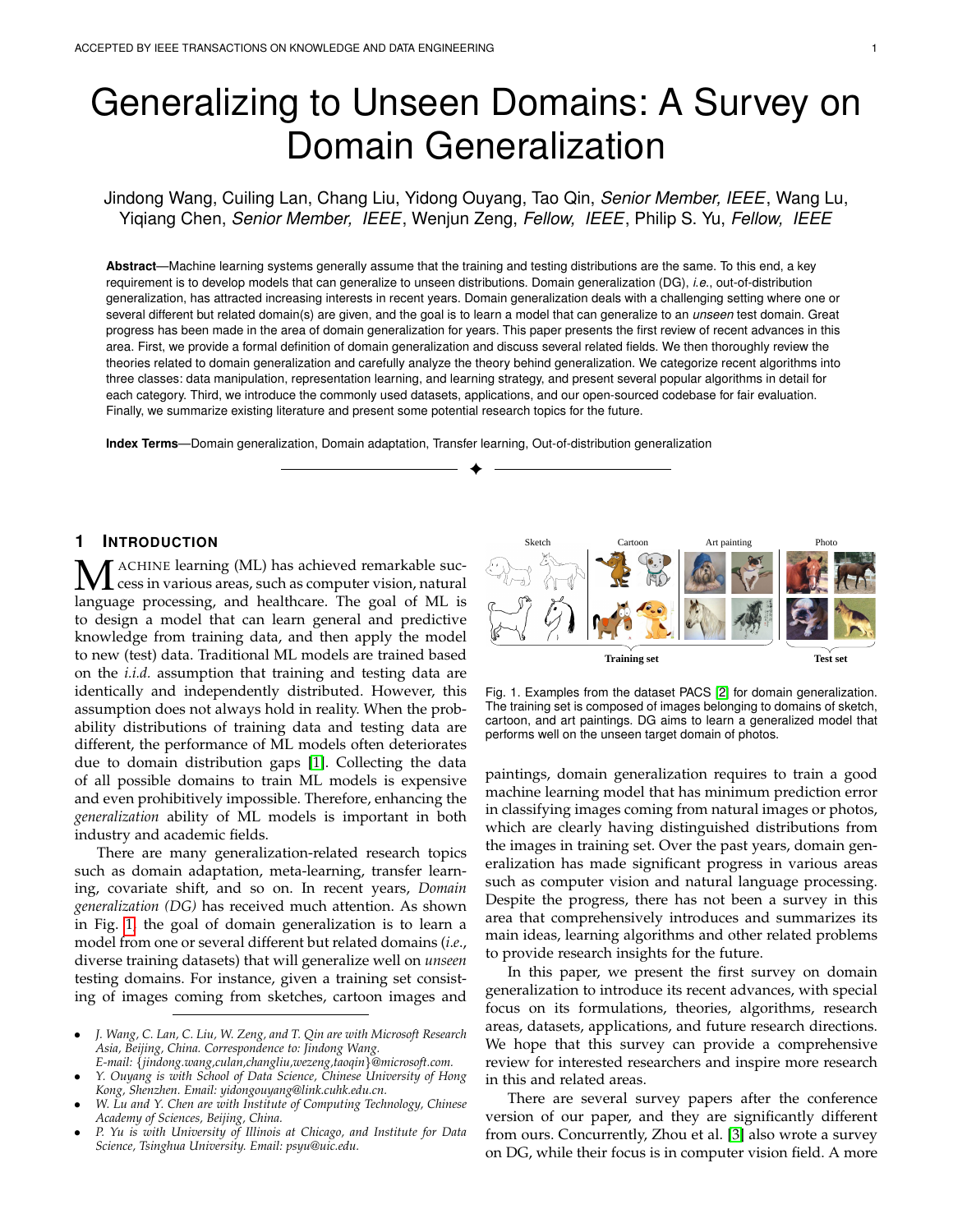| TABI F 4                                                                                         |  |
|--------------------------------------------------------------------------------------------------|--|
| Eighteen popular datasets for domain generalization. The last ten datasets are from WILDS [157]. |  |

| Dataset              | #Domain | #Class         | #Sample | Description                                                    | Reference  |
|----------------------|---------|----------------|---------|----------------------------------------------------------------|------------|
| Of ce-Caltech        |         | 10             | 2,533   | Caltech, Amazon, Webcam, DSLR                                  | $[230]$    |
| Of ce-31             |         | 31             | 4.110   | Amazon, Webcam, DSLR                                           | [230]      |
| <b>PACS</b>          |         |                | 9,991   | Art. Cartoon. Photos. Sketches                                 | [2]        |
| <b>VLCS</b>          |         | 5              | 10,729  | Caltech101, LabelMe, SUN09, VOC2007                            | [231]      |
| Of ce-Home           |         | 65             | 15,588  | Art, Clipart, Product, Real                                    | [232]      |
| Terra Incognita      |         | 10             | 24,788  | Wild animal images taken at locations L100, L38, L43, L46      | [233]      |
| <b>Rotated MNIST</b> |         | 10             | 70,000  | Digits rotated from 0 to 90 with an interval of 15             | [67]       |
| DomainNet            | 6       | 345            | 586,575 | Clipart, Infograph, Painting, Quickdraw, Real, Sketch          | [234]      |
| iWildCam2020-wilds   | 323     | 182            | 203,029 | Species classi cation across different camera traps            | [235]      |
| Camelyon17-wilds     |         |                | 45,000  | Tumor identi cation across ve different hospitals              | $[236]$    |
| RxRx1-wilds          | 51      | 1.139          | 84,898  | Genetic perturbation classi cation across experimental batches | $[237]$    |
| OGB-MoIPCBA          | 120,084 | 128            | 400,000 | Molecular property prediction across different scaffolds       | [238]      |
| GlobalWheat-wilds    | 47      | bounding boxes | 6,515   | Wheat head detection across regions of the world               | [239]      |
| CivilComments-wilds  |         | 2              | 450,000 | Toxicity classi cation across demographic identities           | $[240]$    |
| <b>FMoW-wilds</b>    | 80      | 62             | 118,886 | Land use classi cation across different regions and years      | [241]      |
| PovertyMap-wilds     | 46      | real value     | 19,669  | Poverty mapping across different countries                     | $[242]$    |
| Amazon-wilds         | 3920    | 5              | 539.502 | Sentiment classi cation across different users                 | [243]      |
| Py150-wilds          | 8,421   | next token     | 150,000 | Code completion across different codebases                     | (244, 245) |

is another strategy to choose the nal model when training data contains multiple sources. It leaves one training source as the validation while treating the others as the training part. Obviously, when only a single source exists in the training data, it is no longer applicable. In addition, due to different distributions among sources and targets, nal results rely heavily on the selections of validation, which makes nal results unstable. The most common strategy for domain generalization is Training-domain validation set which is used in most existing work. In this strategy, each source is split into two parts, the training part and the validation part. All training parts are combined for training while all validation parts are combined for selecting the best model. Since there still exists divergences between the combined validation and the real unseen targets, this simple and most popular strategy cannot achieve the best performance for some time.

We need to mention that there may exist other evaluation protocols for DG such as [168] since designing effective evaluation protocols is often consistent with the OOD performance. Currently, most of the works adopted the traindomain validation strategy which may not always generate good performance since the distribution of validation set is not the same as the new training data. On the other hand, using accuracy alone may not be suf cient to valid the model performance. We are looking forward to new evaluation metrics that can truly re ect the properties test distributions as much as possible in order to obtain better results.

# 7.3 Benchmark

To test the performance of DG algorithms in a uni-ed codebase, in this paper, we develop a new codebase for DG, named DeepDG[255, 256]. Compared to the existing DomainBed [87], DeepDG simpli es the data loading and model selection process, while also makes it possible to run all experiments in a single machine. DeepDG splits the whole process into a data preparation part, a model part, a core algorithm part, a program entry, and some other auxiliary functions. Each part can be freely modi ed by users without affecting other parts. Users can add their own

TABLE 5 Benchmark results for PACS and Of ce-Home with DeepDG.

| Dataset            | <b>PACS</b> |      |      |      |            | Of ce-Home |      |      |      |      |
|--------------------|-------------|------|------|------|------------|------------|------|------|------|------|
| Method             | А           | C    | P    | s    | <b>AVG</b> | Α          | C    | Р    | R    | AVG  |
| <b>ERM</b>         | 77.0        | 74.5 | 95.5 | 77.8 | 81.2       | 58.6       | 47.9 | 72.2 | 73.0 | 62.9 |
| <b>DANN [92]</b>   | 78.7        | 75.3 | 94.0 | 77.8 | 81.4       | 57.7       | 44.4 | 71.9 | 72.5 | 61.6 |
| <b>CORAL</b> [193] | 77.7        | 77.0 | 92.6 | 80.5 | 82.0       | 58.7       | 48.7 | 72.3 | 73.6 | 63.3 |
| Mixup [174]        | 79.1        | 73.4 | 94.4 | 76.7 | 80.9       | 55.7       | 47.9 | 71.9 | 72.8 | 62.1 |
| <b>RSC [150]</b>   | 79.7        | 76.1 | 95.6 | 76.6 | 82.0       | 58.9       | 49.2 | 72.5 | 74.2 | 63.7 |
| GroupDRO [213]     | 76.0        | 76.0 | 91.2 | 79.0 | 80.6       | 57.6       | 48.7 | 71.5 | 73.1 | 62.7 |
| ANDMask [257]      | 76.2        | 73.8 | 91.6 | 78.0 | 79.91      | 56.7       | 45.9 | 70.6 | 73.2 | 61.6 |

algorithms or datasets to DeepDG and compare with some state-of-the-art methods fairly. The current public version of DeepDG is only for image classi cation and we offer supports for Of ce-31, PACS, VLCS, and Of ce-Home datasets. Currently, nine state-of-the-art methods are implemented under the same environment, and it covers all three groups, including Data manipulation (Mixup [174]), Representation learning (DDC [189], DANN [91], CORAL [192]), and Learning strategy (MLDG [17], RSC [150], GroupDRO [156], ANDMask [257]).

We conduct some experiments on the two most popular image classi cation datasets, PACS and Of ce-Home, with DeepDG and TABLE 5 shows the results. ResNet-18 is used as the base feature network. Training-domain validation set is used for selecting nal models, and 20% of sources are for validation while the others are for training. From TABLE 5, we observe more insightful conclusions. (1) The baseline method, ERM, has achieved acceptable results on both datasets. Some methods, such as DANN and ANDMask, even have worse performance. (2) Simple data augmentation method, Mixup, cannot obtain remarkable results. (3) CORAL has slight improvements on both datasets compared to ERM, which is consistent with results offered by DomainBed [87]. (4) RSC, a learning strategy, achieves the best performance on both datasets, but the improvements are unremarkable compared to ERM. The results indicate the bene-ts of domain generalization in different tasks.

# 8 DISCUSSION

In this section, we summarize existing methods and then present several challenges for future.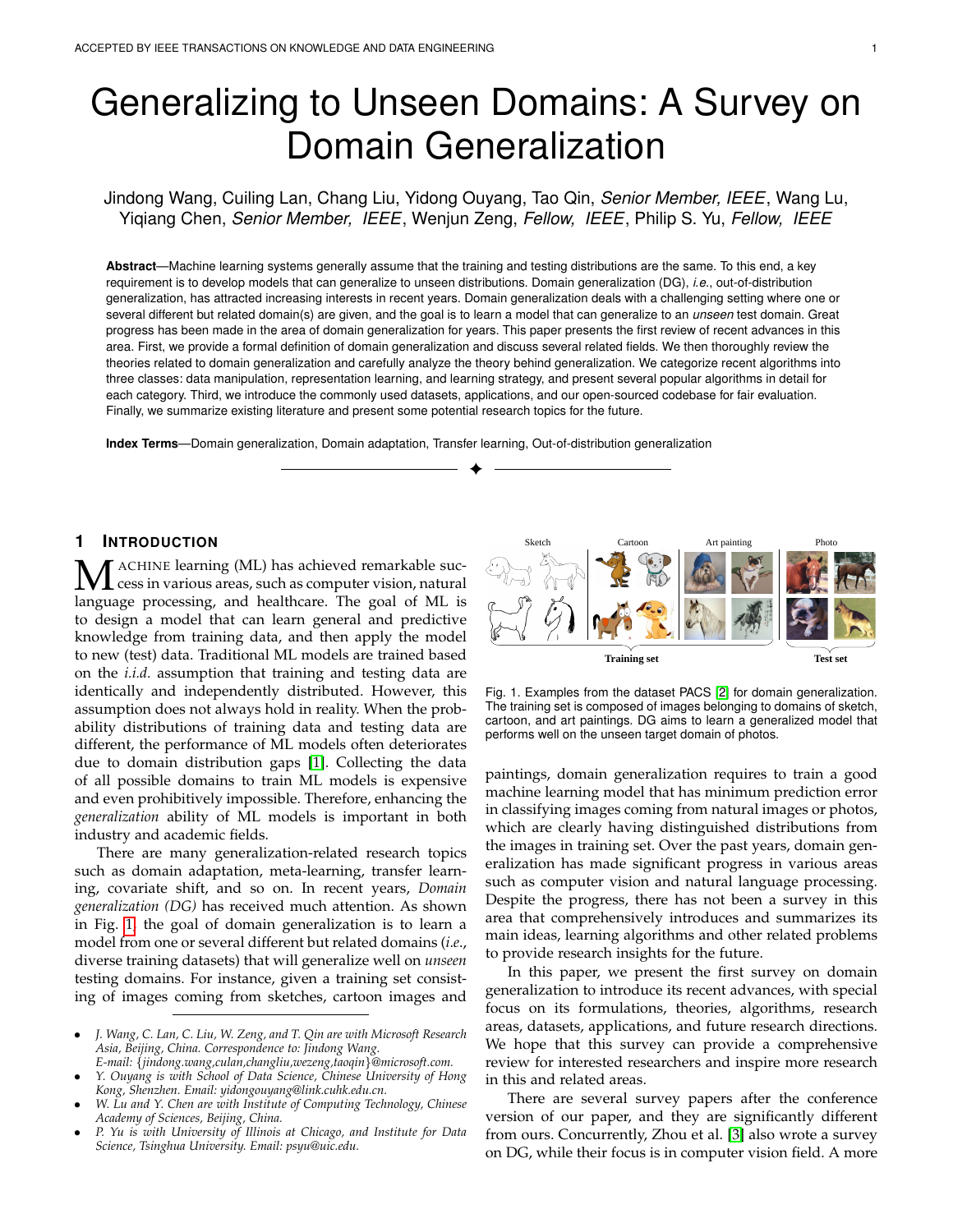#### 8.1 Summary of Existing Literature

The quantity and diversity of training data are critical to a model's generalization ability. Many methods aim to enrich the training data with the data manipulation methods to achieve good performance. However, one issue of the data manipulation methods is that there is a lack of theoretical guarantee of the unbound risk of generalization. Therefore, it is important to develop theories for the manipulationbased methods which could further guide the data generation designs without violating ethical standards.

Compared to data manipulation, representation learning has theoretical support in general [180, 6, 102]. Kernelbased methods are widely used in traditional methods while deep learning-based methods play a leading role in recent years. While domain adversarial training often achieves better performance in domain adaptation, in DG, we did not see signi cant results improvements from these adversarial methods. We think this is probably because the task is relatively easy. For the explicit distribution matching, more and more works tend to match the joint distributions rather than just match the marginal [6, 72] or conditional [63] distributions. Thus, it is more feasible to perform dynamic distribution matching [190, 191]. Both disentanglement and IRM methods have good motivations for generalization, while more ef cient training strategy can be developed. There are several studies [258] that pointed out merely learning domain-invariant features are insuf cient and representation smoothness should also be considered.

For learning strategy, there is a trend that many works used meta-learning for DG, where it requires to design better optimization strategies to utilize the rich information of different domains. In addition to deep networks, there are also some work [163] that used random forest for DG, and we hope more diverse methods will come.

#### 8.2 Future Research Challenges

# 8.2.1 Continuous domain generalization

For many real applications, a system consumes streaming data with non-stationary statistics. In this case, it is of great importance to perform continuous domain generalization that ef ciently updates DG models to overcome catastrophic forgetting and adapts to new data. While there are some domain adaptation methods focusing on continuous learning [259], there are only very few investigations on continuous DG [260] whenever this is favorable in real scenarios.

# 8.2.2 Domain generalization to novel categories

The existing DG algorithms usually assume the label space for different domains are the same. A more practical and general setting is to support the generalization on new categories,i.e., both domain and task generalization. This is conceptually similar to the goal of meta-learning and zeroshot learning. Some work [85, 261] proposed zero-shot DG and we expect more work to come in this area. There are some prior work [54, 262] that tried to use the boundarybased learning paradigms or consistency regularization to solve this problem, which are good approaches that future work might build methods upon them.

#### 8.2.3 Interpretable domain generalization

Disentanglement-based DG methods decompose a feature into domain-invariant/shared and domain-speci c parts, which provide some interpretation to DG. For other categories of methods, there is still a lack of deep understanding of the semantics or characteristics of learned features in DG models. For example, how to relate the results of the approach with the input feature space. How close are current methods to provide this level of interpretability? Causality [132] may be one promising tool to understand domain generalization networks and provide interpretations.

#### 8.2.4 Large-scale pre-training/self-learning and DG

In recent years, we have witnessed the rapid development of large-scale pre-training/self-learning, such as BERT [263], GPT-3 [264], and Wav2vec [265]. Pre-training on large-scale dataset and then netuning the model to downstream tasks could improve its performance, where pre-training is bene cial to learn general representations. Therefore, how to design useful and ef cient DG methods to help large-scale pre-training/self-learning is worth investigating.

#### 8.2.5 Test-time Generalization

While DG focuses on the training phase, we can also request test-time generalization in inference phase. This further bridges domain adaptation and domain generalization since we can also use the inference unlabeled data for adaptation. Very few recent works [266, 267] paid attention to this setting. Compared to traditional DG, test-time generalization will allow more exibility in inference time, while it requires less computation and more ef ciency as there are often limited resources in inference-end devices.

# 8.2.6 Performance evaluation for DG

The recent work [87] pointed out that on several datasets, the performance of some DG methods is almost the same as the baseline (i.e., ERM). We do not take it as the full evidence that DG is not useful in real applications. Instead, we argue that this might be due to the inappropriate evaluation schemes in use today, or the domain gaps not being so large. In more realistic situations such as person ReID where there are obvious domain gaps [71], the improvement of DG is dramatic. Therefore, we stay positive about the value of DG and hope researchers can also nd more suitable settings and datasets for the study.

# 9 CONCLUSION

Generalization has always been an important research topic in machine learning research. In this paper, we review the domain generalization areas by providing in-depth analysis of theories, existing methods, datasets, benchmarks, and applications. Then, we thoroughly analyze the methods. Based on our analysis, we provide several potential research challenges that could be the directions of future research. We hope that this survey can provide useful insights to researchers and inspire more progress in the future.

# ACKNOWLEDGEMENT

This work is supported in part by NSFC (No. 61972383), NSF under grants III-1763325, III-1909323, III-2106758, and SaTC-1930941.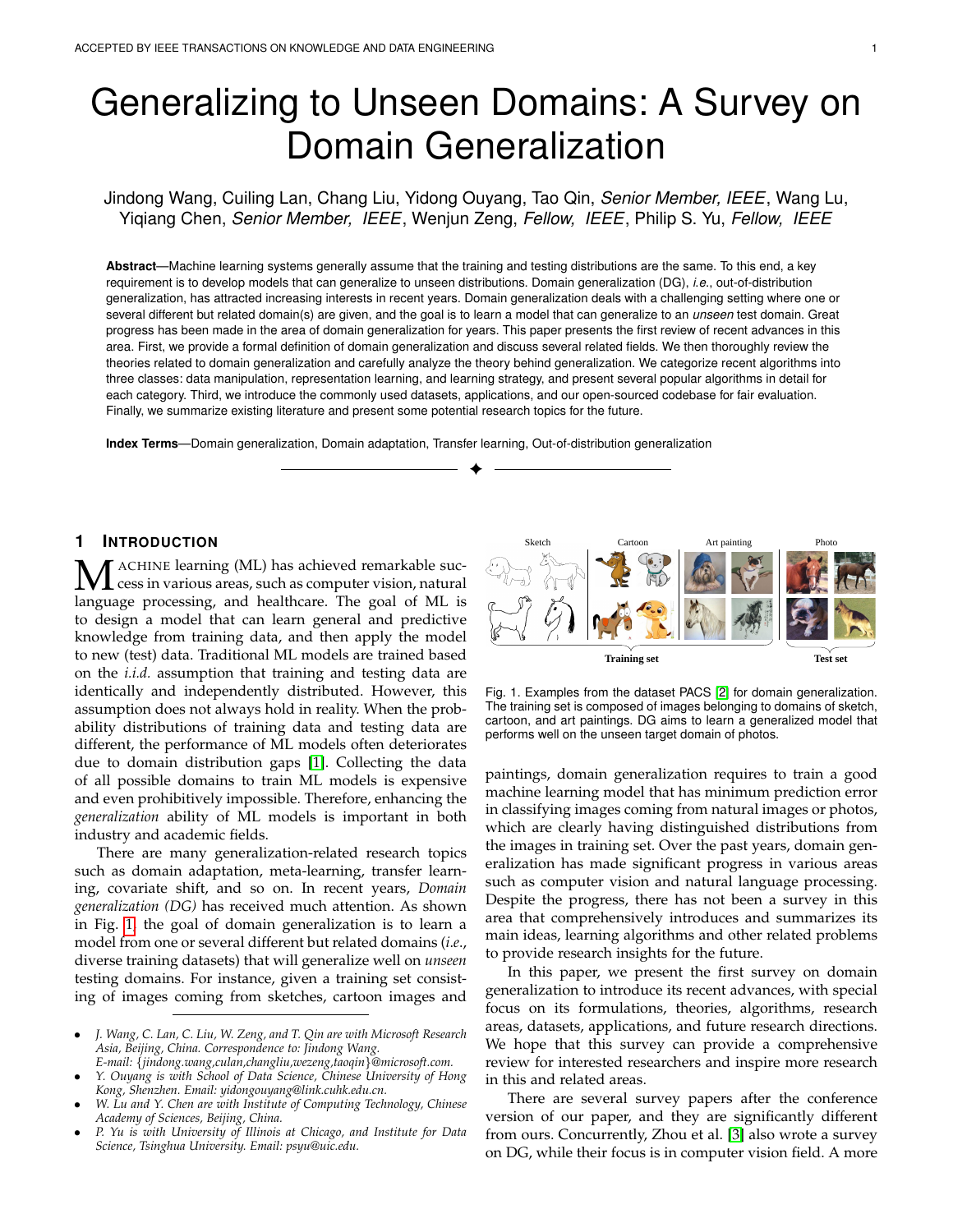#### **REFERENCES**

- [1] J. Quiñonero-Candela, M. Sugiyama, N. D. Lawrence, and A. Schwaighofer, Dataset shift in machine learning. Mit Press, 2009.
- [2] D. Li, Y. Yang, Y.-Z. Song, and T. M. Hospedales, "Deeper, broader and artier domain generalization," in ICCV, 2017, pp. 5542–5550.
- [3] K. Zhou, Z. Liu, Y. Qiao, T. Xiang, and C. C. Loy, "Domain generalization in vision: A survey," arXiv:2103.025032021.
- [4] Z. Shen, J. Liu, Y. He, X. Zhang, R. Xu, H. Yu, and P. Cui, "Towards out-of-distribution generalization: A survey," arXiv preprint arXiv:2108.1362,42021.
- [5] J. Yang, K. Zhou, Y. Li, and Z. Liu, "Generalized out-ofdistribution detection: A survey," arXiv preprint:2110.1133,42021.
- [6] G. Blanchard, A. A. Deshmukh, Ü. Dogan, G. Lee, and C. Scott, "Domain generalization by marginal transfer learning," J. Mach. Learn. Res.vol. 22, pp. 2-1, 2021.
- [7] R. Caruana, "Multitask learning," Machine learning vol. 28, no. 1, pp. 41–75, 1997.
- [8] K. Zhou, Y. Yang, Y. Qiao, and T. Xiang, "Domain adaptive ensemble learning," IEEE TIP, 2021.
- [9] S. Pan and Q. Yang, "A survey on transfer learning," IEEE TKDE, vol. 22, pp. 1345–1359, 2010.
- [10] K. Weiss, T. M. Khoshgoftaar, and D. Wang, "A survey of transfer learning," Journal of Big datavol. 3, no. 1, pp. 1-40, 2016.
- [11] F. Zhuang, Z. Qi, K. Duan, D. Xi, Y. Zhu, H. Zhu, H. Xiong, and Q. He, "A comprehensive survey on transfer learning," Proceedings of the IEE Eol. 109, no. 1, pp. 43-76, 2020.
- M. Wang and W. Deng, "Deep visual domain adaptation: A survey," Neurocomputing vol. 312, pp. 135-153, 2018.
- [13] V. M. Patel, R. Gopalan, R. Li, and R. Chellappa, "Visual domain adaptation: A survey of recent advances," IEEE signal processing magazinevol. 32, no. 3, pp. 53–69, 2015.
- [14] R. Vilalta and Y. Drissi, "A perspective view and survey of metalearning," Artif. Intell. Rev., vol. 18, no. 2, pp. 77–95, 2002.
- [15] T. Hospedales, A. Antoniou, P. Micaelli, and A. Storkey, "Metalearning in neural networks: A survey," IEEE TPAMI, 2020.
- [16] J. Vanschoren, "Meta-learning: A survey," arXiv preprint arXiv:1810.035482018.
- [17] D. Li, Y. Yang, Y.-Z. Song, and T. M. Hospedales, "Learning to generalize: Meta-learning for domain generalization," in AAAI , 2018.
- [18] Y. Balaji, S. Sankaranarayanan, and R. Chellappa, "Metareg: Towards domain generalization using meta-regularization," in NeurIPS, 2018, pp. 998–1008.
- [19] Y. Li, Y. Yang, W. Zhou, and T. M. Hospedales, "Feature-critic networks for heterogeneous domain generalization," in ICML, 2019.
- [20] Y. Du, J. Xu, H. Xiong, Q. Qiu, X. Zhen, C. G. M. Snoek, and L. Shao, "Learning to learn with variational information bottleneck for domain generalization," in ECCV, 2020.
- [21] M. Biesialska, K. Biesialska, and M. R. Costa-jus<sup>s</sup>, "Continual lifelong learning in natural language processing: A survey," in COLING, 2020.
- [22] W. Wang, V. W. Zheng, H. Yu, and C. Miao, "A survey of zeroshot learning: Settings, methods, and applications," ACM Trans. Intelligent Systems and Technologyol. 10, no. 2, pp. 1-37, 2019.
- [23] Z. JI, H. WANG, Y. YU, and Y. PANG, "A decadal survey of zero-shot image classi cation," SCIENTIA SINICA Informationis, vol. 49, no. 10, pp. 1299–1320, 2019.
- [24] S. Ben-David, J. Blitzer, K. Crammer, A. Kulesza, F. Pereira, and J. W. Vaughan, "A theory of learning from different domains," Machine learning vol. 79, no. 1-2, pp. 151-175, 2010.
- [25] F. D. Johansson, D. Sontag, and R. Ranganath, "Support and invertibility in domain-invariant representations," in AISTAS, 2019, pp. 527–536.
- [26] V. Vapnik, E. Levin, and Y. L. Cun, "Measuring the vc-dimension of a learning machine," Neural computation vol. 6, no. 5, pp. 851-876, 1994.
- [27] K. Muandet, D. Balduzzi, and B. Schölkopf, "Domain generalization via invariant feature representation," in ICML, 2013.
- [28] A. A. Deshmukh, Y. Lei, S. Sharma, U. Dogan, J. W. Cutler, and C. Scott, "A generalization error bound for multi-class domain generalization," arXiv:1905.103922019.
- [29] X. Yue, Y. Zhang, S. Zhao, A. Sangiovanni-Vincentelli, K. Keutzer, and B. Gong, "Domain randomization and pyramid consistency: Simulation-to-real generalization without accessing target domain data," in ICCV, 2019, pp. 2100–2110.
- [30] A. Prakash, S. Boochoon, M. Brophy, D. Acuna, E. Cameracci, G. State, O. Shapira, and S. Birch eld, "Structured domain randomization: Bridging the reality gap by context-aware synthetic data," in ICRA. IEEE, 2019, pp. 7249–7255.
- [31] J. Huang, D. Guan, A. Xiao, and S. Lu, "Fsdr: Frequency space domain randomization for domain generalization," in CVPR, 2021, pp. 6891–6902.
- [32] J. Tobin, R. Fong, A. Ray, J. Schneider, W. Zaremba, and P. Abbeel, "Domain randomization for transferring deep neural networks from simulation to the real world," in IROS, 2017, pp. 23–30.
- [33] X. B. Peng, M. Andrychowicz, W. Zaremba, and P. Abbeel, "Simto-real transfer of robotic control with dynamics randomization," in ICRA. IEEE, 2018, pp. 1–8.
- [34] R. Khirodkar, D. Yoo, and K. Kitani, "Domain randomization for scene-speci c car detection and pose estimation," in WACV. IEEE, 2019, pp. 1932–1940.
- [35] J. Tremblay, A. Prakash, D. Acuna, M. Brophy et al., "Training deep networks with synthetic data: Bridging the reality gap by domain randomization," in CVPR Workshop2018.
- [36] N. H. Nazari and A. Kovashka, "Domain generalization using shape representation," in ECCV, 2020, pp. 666–670.
- [37] S. Shankar, V. Piratla, S. Chakrabarti, S. Chaudhuri, P. Jyothi, and S. Sarawagi, "Generalizing across domains via cross-gradient training," in ICLR, 2018.
- [38] R. Volpi, H. Namkoong, O. Sener, J. C. Duchi, V. Murino, and S. Savarese, "Generalizing to unseen domains via adversarial data augmentation," in NeurIPS, 2018, pp. 5334–5344.
- [39] K. Zhou, Y. Yang, T. Hospedales, and T. Xiang, "Deep domainadversarial image generation for domain generalisation," in AAAI , 2020.
- [40] F. Qiao, L. Zhao, and X. Peng, "Learning to learn single domain generalization," in CVPR, 2020, pp. 12 556–12 565.
- [41] A. H. Liu, Y.-C. Liu, Y.-Y. Yeh, and Y.-C. F. Wang, "A unied feature disentangler for multi-domain image translation and manipulation," in NeurIPS, 2018, pp. 2590–2599.
- [42] T.-D. Truong, C. N. Duong, K. Luu, and M.-T. Tran, "Recognition in unseen domains: Domain generalization via universal nonvolume preserving models," arXiv preprint:1905.130402019.
- [43] K. Zhou, Y. Yang, T. M. Hospedales, and T. Xiang, "Learning to generate novel domains for domain generalization," in ECCV, 2020.
- [44] Y. Zhao, Z. Zhong, F. Yang, Z. Luo, Y. Lin et al, "Learning to generalize unseen domains via memory-based multi-source meta-learning for person re-identi cation," in CVPR, 2021.
- [45] V. K. Garg, A. Kalai, K. Ligett, and Z. S. Wu, "Learn to expect the unexpected: Probably approximately correct domain generalization," in AISTAS, 2021.
- [46] F. M. Carlucci, P. Russo, T. Tommasi, and B. Caputo, "Hallucinating agnostic images to generalize across domains," in CVPR Workshop 2019, pp. 0-0.
- [47] W. Wang, S. Liao, F. Zhao, C. Kang, and L. Shao, "Domainmix: Learning generalizable person re-identi cation without human annotations," in BMCV, 2021.
- [48] Y. Wang, H. Li, and A. C. Kot, "Heterogeneous domain generalization via domain mixup," in ICASSP, 2020, pp. 3622–3626.
- [49] K. Zhou, Y. Yang, Y. Qiao, and T. Xiang, "Domain generalization with mixstyle," in ICLR, 2021.
- [50] T.-D. Truong, K. Luu, C.-N. Duong, N. Le, and M.-T. Tran, "Image alignment in unseen domains via domain deep generalization," arXiv preprint arXiv:1905.120282019.
- [51] A. Robey, G. J. Pappas, and H. Hassani, "Model-based domain generalization," in NeurIPS, 2021.
- [52] L. Li, K. Gao, J. Cao, Z. Huang, Y. Weng, X. Mi, Z. Yu, X. Li, and B. Xia, "Progressive domain expansion network for single domain generalization," in CVPR, 2021, pp. 224–233.
- [53] P. Li, D. Li, W. Li, S. Gong, Y. Fu, and T. M. Hospedales, "A simple feature augmentation for domain generalization," in ICCV, 2021, pp. 8886–8895.
- [54] Y. Shu, Z. Cao, C. Wang, J. Wang, and M. Long, "Open domain generalization with domain-augmented meta-learning," in CVPR, 2021, pp. 9624–9633.
- [55] Q. Xu, R. Zhang, Y. Zhang, Y. Wang, and Q. Tian, "A fourierbased framework for domain generalization," in CVPR, 2021.
- [56] M. M. Rahman, C. Fookes, M. Baktashmotlagh, and S. Sridharan, "Multi-component image translation for deep domain generalization," in WACV. IEEE, 2019, pp. 579-588.
- [57] N. Somavarapu, C.-Y. Ma, and Z. Kira, "Frustratingly simple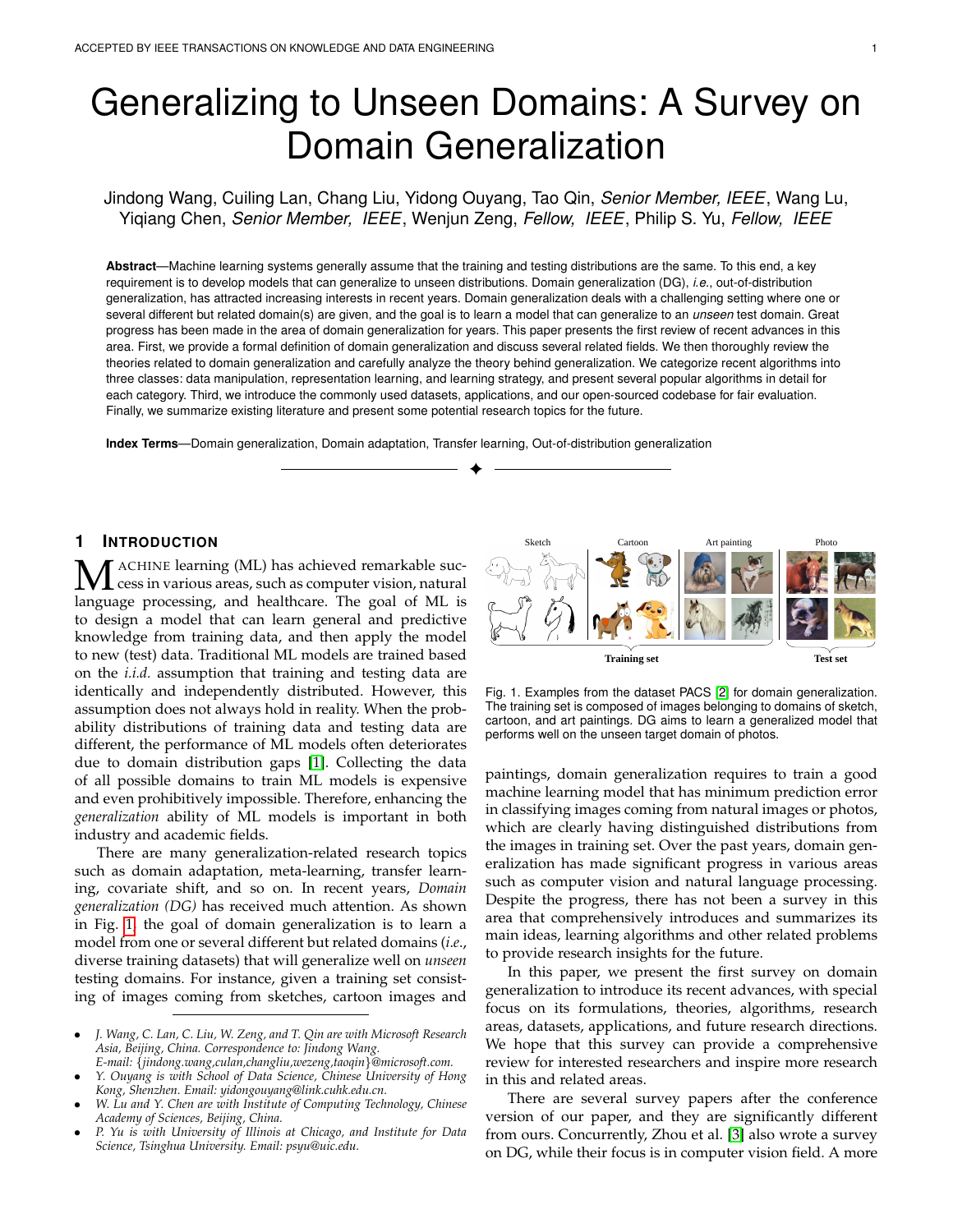domain generalization via image stylization," arXiv:2006.11207, 2020.

- [58] X. Peng, F. Qiao, and L. Zhao, "Out-of-domain generalization from a single source: A uncertainty quanti cation approach," arXiv preprint arXiv: 2108.028882021.
- [59] Z. Wang, Y. Luo, R. Qiu, Z. Huang, and M. Baktashmotlagh, "Learning to diversify for single domain generalization," in ICCV, 2021, pp. 834–843.
- [60] G. Blanchard, A. A. Deshmukh, U. Dogan, G. Lee, and C. Scott, "Domain generalization by marginal transfer learning," arXiv preprint arXiv:1711.079102017.
- [61] T. Grubinger, A. Birlutiu, H. Sch öner, T. Natschläger, and T. Heskes, "Domain generalization based on transfer component analysis," in ICANN , 2015, pp. 325–334.
- [62] C. Gan, T. Yang, and B. Gong, "Learning attributes equals multisource domain generalization," in CVPR, 2016, pp. 87–97.
- [63] Y. Li, M. Gong, X. Tian, T. Liu, and D. Tao, "Domain generalization via conditional invariant representations," in AAAI , 2018.
- [64] M. Ghifary, D. Balduzzi, W. B. Kleijn, and M. Zhang, "Scatter component analysis: A uni ed framework for domain adaptation and domain generalization," IEEE TPAMI, vol. 39, no. 7, pp. 1414–1430, 2016.
- [65] S. Erfani, M. Baktashmotlagh, M. Moshtaghi, V. Nguyen, C. Leckie, J. Bailey, and R. Kotagiri, "Robust domain generalisation by enforcing distribution invariance," in AAAI, 2016.
- [66] S. Hu, K. Zhang, Z. Chen, and L. Chan, "Domain generalization via multidomain discriminant analysis," in UAI , vol. 35, 2019.
- [67] M. Ghifary, W. Kleijn, M. Zhang, and D. Balduzzi, "Domain generalization for object recognition with multi-task autoencoders," ICCV, pp. 2551–2559, 2015.
- [68] S. Motiian, M. Piccirilli, D. A. Adjeroh, and G. Doretto, "Uni ed deep supervised domain adaptation and generalization," in ICCV, 2017, pp. 5715–5725.
- [69] M. Segu, A. Tonioni, and F. Tombari, "Batch normalization embeddings for deep domain generalization," arXiv preprint arXiv:2011.126722020.
- [70] X. Jin, C. Lan, W. Zeng, Z. Chen, and L. Zhang, "Style normalization and restitution for generalizable person re-identi cation," in CVPR, 2020, pp. 3143–3152.
- [71] X. Jin, C. Lan, W. Zeng, and Z. Chen, "Style normalization and restitution for domain generalization and adaptation," IEEE Trans. Multimedia, 2021.
- H. Li, S. J. Pan, S. Wang, and A. Kot, "Domain generalization with adversarial feature learning," in CVPR, 2018, pp. 5400-5409. [99]
- [73] H. Zheng, Y. Yang, J. Yin, Y. Li, R. Wang, and M. Xu, "Deep domain generalization combining a priori diagnosis knowledge toward cross-domain fault diagnosis of rolling bearing," IEEE Trans. on Instrumentation and Measurementol. 70, pp. 1-11, 2020.
- [74] Y. Liao, R. Huang, J. Li, Z. Chen, and W. Li, "Deep semisupervised domain generalization network for rotary machinery fault diagnosis under variable speed," IEEE Transactions on Instrumentation and Measurement ol. 69, no. 10, pp. 8064–8075, 2020.
- [75] H. Liu, P. Song, and R. Ding, "Towards domain generalization in underwater object detection," in ICIP. IEEE, 2020, pp. 1971–1975.
- [76] D. Mahajan, S. Tople, and A. Sharma, "Domain generalization using causal matching," in ICML, 2021.
- [77] S. Seo, Y. Suh, D. Kim, J. Han, and B. Han, "Learning to optimize domain speci c normalization for domain generalization," in ECCV, 2020.
- [78] W. Zhang, M. Ragab, and R. Sagarna, "Robust domain-free domain generalization with class-aware alignment," in ICASSP, 2021.
- [79] L. Qi, L. Wang, Y. Shi, and X. Geng, "Unsupervised domain generalization for person re-identi cation: A domain-speci c adaptive framework," arXiv preprint arXiv:2111.150772021.
- [80] Y. Du, J. Wang, W. Feng, S. Pan, T. Qin, R. Xu, and C. Wang, 'Adarnn: Adaptive learning and forecasting of time series," in CIKM, 2021, pp. 402–411.
- [81] X. Fan, Q. Wang, J. Ke, F. Yang, B. Gong, and M. Zhou, "Adversarially adaptive normalization for single domain generalization," in CVPR, 2021, pp. 8208–8217.
- [82] M. Planamente, C. Plizzari, E. Alberti, and B. Caputo, "Domain generalization through audio-visual relative norm alignment in rst person action recognition," in WACV, 2022.
- [83] X. Jin, C. Lan, W. Zeng, and Z. Chen, "Feature alignment and restoration for domain generalization and adaptation," in NeurIPS, 2020.
- [84] W. Lu, J. Wang, and Y. Chen, "Local and global alignments for generalizable sensor-based human activity recognition," in ICASSP, 2022.
- [85] U. Maniyar, A. A. Deshmukh, U. Dogan, V. N. Balasubramanian et al., "Zero shot domain generalization," in BMVC, 2020.
- [86] D.-K. Han and J.-H. Jeong, "Domain generalization for sessionindependent brain-computer interface," in International Winter Conference on Brain-Computer InterfaceEEE, 2021, pp. 1-5.
- [87] I. Gulrajani and D. Lopez-Paz, "In search of lost domain generalization," in ICLR, 2021.
- [88] K. Ayodele, W. Ikezogwo, M. Komolafe, and P. Ogunbona, "Supervised domain generalization for integration of disparate scalp eeg datasets for automatic epileptic seizure detection," Computers in Biology and Medicinevol. 120, p. 103757, 2020.
- [89] E. Chen, T. S. Mathai, V. Sarode, H. Choset, and J. Galeotti, "A study of domain generalization on ultrasound-based multiclass segmentation of arteries, veins, ligaments, and nerves using transfer learning," in Machine Learning for Health (ML4H) at NeurIPS 2020, 2020.
- [90] X. Li, W. Zhang, H. Ma, Z. Luo, and X. Li, "Domain generalization in rotating machinery fault diagnostics using deep neural networks," Neurocomputing vol. 403, pp. 409-420, 2020.
- [91] Y. Ganin and V. Lempitsky, "Unsupervised domain adaptation by backpropagation," in ICML, 2015, pp. 1180–1189.
- [92] Y. Ganin, E. Ustinova, H. Ajakan, P. Germain, H. Larochelle, F. Laviolette, M. Marchand, and V. Lempitsky, "Domainadversarial training of neural networks," J. Mach. Learn. Res. vol. 17, pp. 59:1–59:35, 2016.
- [93] R. Gong, W. Li, Y. Chen, and L. V. Gool, "Dlow: Domain ow for adaptation and generalization," in CVPR, 2019, pp. 2477–2486.
- [94] Y. Li, X. Tian, M. Gong, Y. Liu, T. Liu, K. Zhang, and D. Tao, "Deep domain generalization via conditional invariant adversarial networks," in ECCV, 2018, pp. 624–639.
- [95] S. Zhao, M. Gong, T. Liu, H. Fu, and D. Tao, "Domain generalization via entropy regularization," in NeurIPS, vol. 33, 2020.
- [96] R. Shao, X. Lan, J. Li, and P. C. Yuen, "Multi-adversarial discriminative deep domain generalization for face presentation attack detection," in CVPR, 2019, pp. 10 023–10 031.
- [97] T. Matsuura and T. Harada, "Domain generalization using a mixture of multiple latent domains," in AAAI, 2020.
- [98] A. Sicilia, X. Zhao, and S. J. Hwang, "Domain adversarial neural networks for domain generalization: When it works and how to improve," arXiv preprint arXiv:2102.039242021.
- M. M. Rahman, C. Fookes, M. Baktashmotlagh, and S. Sridharan, "Correlation-aware adversarial domain adaptation and generalization," Pattern Recognitionvol. 100, p. 107124, 2020.
- [100] Y. Jia, J. Zhang, S. Shan, and X. Chen, "Single-side domain generalization for face anti-spoo ng," in CVPR, 2020.
- [101] J. Luo, J. Guo, W. Qiu, Z. Huang, and H. Hui, "Scale invariant domain generalization image recapture detection," in ICONIP, 2021.
- [102] I. Albuquerque, J. Monteiro, T. H. Falk, and I. Mitliagkas, "Adversarial target-invariant representation learning for domain generalization,"  $arXiv$  preprint  $arXiv:1911.008042019$ .
- [103] Z. Wang, Q. Wang, C. Lv, X. Cao, and G. Fu, "Unseen target stance detection with adversarial domain generalization," in IJCNN, 2020, pp. 1–8.
- [104] M. Arjovsky, L. Bottou, I. Gulrajani, and D. Lopez-Paz, "Invariant risk minimization," arXiv preprint arXiv:1907.028932019.
- [105] K. Ahuja, E. Caballero, D. Zhang, Y. Bengio, I. Mitliagkas, and I. Rish, "Invariance principle meets information bottleneck for out-of-distribution generalization," in NeurIPS, 2021.
- [106] D. Krueger, E. Caballero, J.-H. Jacobsen, A. Zhang, J. Binas, D. Zhang, R. Le Priol, and A. Courville, "Out-of-distribution generalization via risk extrapolation (rex)," in ICML, 2021, pp. 5815–5826.
- [107] J. Mitrovic, B. McWilliams, J. C. Walker, L. H. Buesing, and C. Blundell, "Representation learning via invariant causal mechanisms," in ICLR, 2021.
- [108] R. Guo, P. Zhang, H. Liu, and E. Kiciman, "Out-of-distribution prediction with invariant risk minimization: The limitation and an effective x," arXiv preprint arXiv:2101.077322021.
- [109] K. Ahuja, J. Wang, A. Dhurandhar, K. Shanmugam, and K. R. Varshney, "Empirical or invariant risk minimization? a sample complexity perspective," in ICLR, 2021.
- [110] Y. J. Choe, J. Ham, and K. Park, "An empirical study of invariant risk minimization," arXiv preprint arXiv:2004.050072020.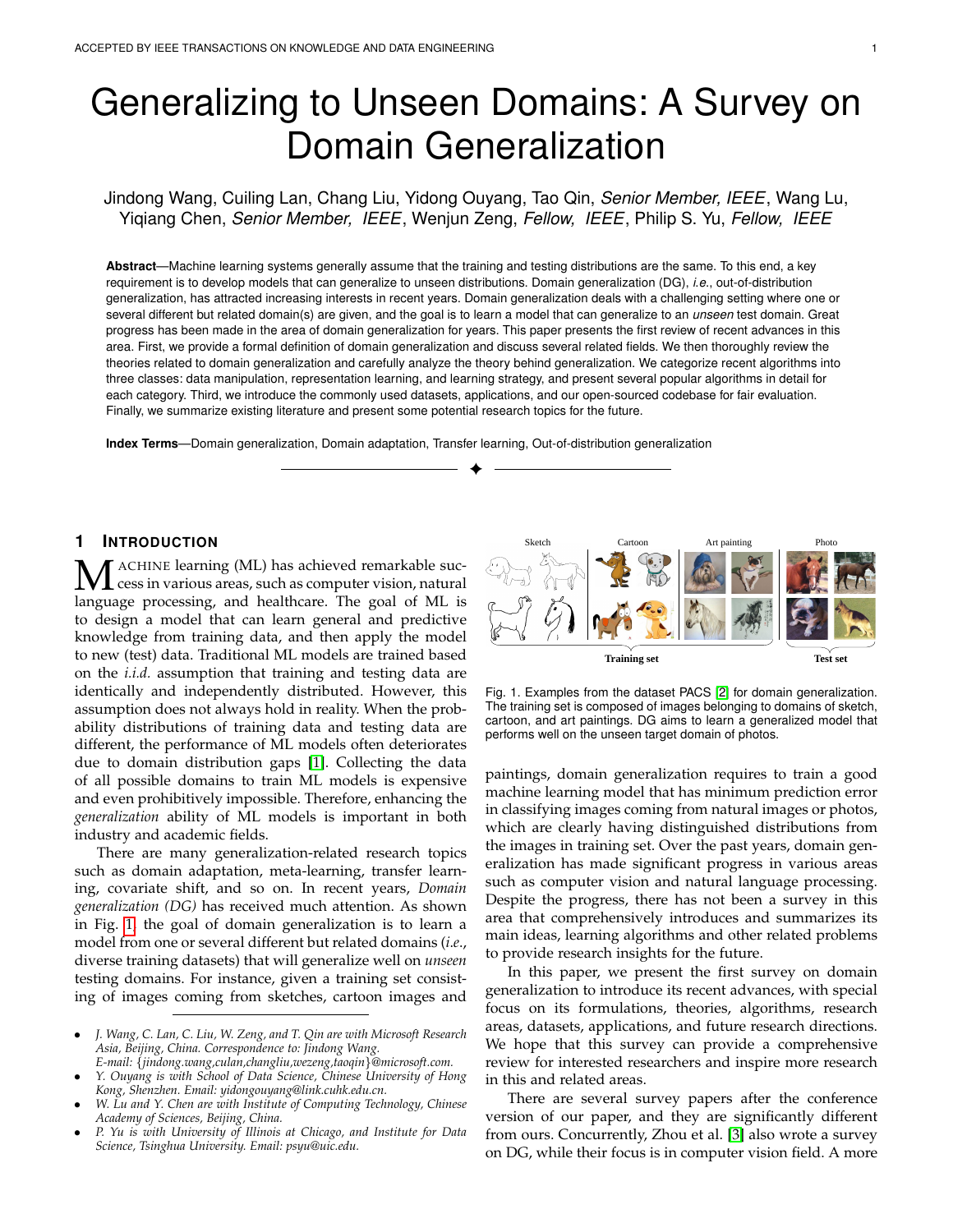- [111] E. Rosenfeld, P. Ravikumar, and A. Risteski, "The risks of invariant risk minimization," in ICLR, 2021.
- [112] K. Ahuja, K. Shanmugam, K. Varshney, and A. Dhurandhar, "Invariant risk minimization games," in ICML, 2020, pp. 145–155.
- [113] Z. Xu, W. Li, L. Niu, and D. Xu, "Exploiting low-rank structure from latent domains for domain generalization," in ECCV. Springer, 2014, pp. 628–643.
- [114] W. Li, Z. Xu, D. Xu, D. Dai, and L. Van Gool, "Domain generalization and adaptation using low rank exemplar svms," TPAMI, vol. 40, no. 5, pp. 1114–1127, 2017.
- [115] A. Khosla, T. Zhou, T. Malisiewicz, A. A. Efros, and A. Torralba, "Undoing the damage of dataset bias," in ECCV. Springer, 2012, pp. 158–171.
- [116] L. Niu, W. Li, and D. Xu, "Multi-view domain generalization for visual recognition," in ICCV, 2015, pp. 4193–4201.
- [117] V. Piratla, P. Netrapalli, and S. Sarawagi, "Ef cient domain generalization via common-speci c low-rank decomposition," in ICML, 2020, pp. 7728–7738.
- [118] A. A. Deshmukh, A. Bansal, and A. Rastogi, "Domain2vec: Deep domain generalization," arXiv preprint arXiv:1807.029192018.
- [119] X. Peng, Y. Li, and K. Saenko, "Domain2vec: Domain embedding for unsupervised domain adaptation," in ECCV, 2020, pp. 756– 774.
- [120] S. Hu, Z. Liao, J. Zhang, and Y. Xia, "Domain and content adaptive convolution for domain generalization in medical image segmentation," arXiv preprint arXiv:2109.056762021.
- [121] E. Trianta llou, H. Larochelle, R. Zemel, and V. Dumoulin, "Learning a universal template for few-shot dataset generalization," in ICML, 2021.
- [122] Z. Ding and Y. Fu, "Deep domain generalization with structured low-rank constraint," IEEE TIP, vol. 27, no. 1, pp. 304–313, 2017.
- [123] A. Zunino, S. A. Bargal, R. Volpi, M. Sameki, J. Zhang, S. Sclaroff, V. Murino, and K. Saenko, "Explainable deep classi cation models for domain generalization," in CVPR, 2021.
- [124] M. Ilse, J. M. Tomczak, C. Louizos, and M. Welling, "Diva: Domain invariant variational autoencoders," in Proceedings of the [151] Y. Shi, J. Seely, P. H. Torr, N. Siddharth, A. Hannun, N. Usunier, Third Conference on Medical Imaging with Deep Learniag20.
- [125] X. Peng, Z. Huang, X. Sun, and K. Saenko, "Domain agnostic learning with disentangled representations," in ICML, 2019.
- [126] H. Zhang, Y.-F. Zhang, W. Liu, A. Weller, B. Schölkopf, and E. P. Xing, "Towards principled disentanglement for domain generalization," in ICML2021 Machine Learning for Data Workshop 2021.
- [127] H. Nam, H. Lee, J. Park, W. Yoon, and D. Yoo, "Reducing domain gap by reducing style bias," in CVPR, 2021, pp. 8690–8699.
- [128] H. Qian, S. J. Pan, C. Miao, H. Qian, S. Pan, and C. Miao, "Latent independent excitation for generalizable sensor-based cross-person activity recognition," in AAAI , vol. 35, no. 13, 2021, pp. 11 921–11 929.
- [129] S. Choi, S. Jung, H. Yun, J. T. Kim, S. Kim, and J. Choo, "Robustnet: Improving domain generalization in urban-scene segmentation via instance selective whitening," in CVPR, 2021, pp. 11 580–11 590.
- [130] D. Li, J. Yang, K. Kreis, A. Torralba, and S. Fidler, "Semantic segmentation with generative models: Semi-supervised learning and strong out-of-domain generalization," in CVPR, 2021, pp. 8300–8311.
- [131] C. Zhang, K. Zhang, and Y. Li, "A causal view on robustness of neural networks," in NeurIPS, 2020.
- [132] C. Liu, X. Sun, J. Wang, T. Li, T. Qin, W. Chen, and T.-Y. Liu, "Learning causal semantic representation for out-of-distribution prediction," in NeurIPS, 2021.
- [133] X. Sun, B. Wu, X. Zheng, C. Liu, W. Chen, T. Qin, and T.-Y. Liu, "Recovering latent causal factor for generalization to distributional shifts," in NeurIPS, 2021.
- [134] X. Zhang, P. Cui, R. Xu, L. Zhou, Y. He, and Z. Shen, "Deep stable learning for out-of-distribution generalization," in CVPR, 2021, pp. 5372–5382.
- [135] C. Ouyang, C. Chen, S. Li, Z. Li, C. Qin, W. Bai, and D. Rueckert, "Causality-inspired single-source domain generalization for medical image segmentation," arXiv preprint arXiv:2111.12525, 2021.
- [136] Y. He, Z. Shen, and P. Cui, "Towards non-i.i.d. image classi cation: A dataset and baselines," Pattern Recognition2019.
- [137] A. D'Innocente and B. Caputo, "Domain generalization with domain-speci c aggregation modules," in German Conference on Pattern Recognition. Springer, 2018, pp. 187–198.
- [138] G. Wu and S. Gong, "Collaborative optimization and aggregation for decentralized domain generalization and adaptation," in ICCV, 2021, pp. 6484–6493.
- [139] M. Mancini, S. R. Bulo, B. Caputo, and E. Ricci, "Best sources forward: domain generalization through source-speci c nets," in ICIP, 2018, pp. 1353–1357.
- [140] W. He, H. Zheng, and J. Lai, "Domain attention model for domain generalization in object detection," in PRCV, 2018, pp. 27–39.
- [141] M. Mancini, S. R. Bulo, B. Caputo, and E. Ricci, "Robust place categorization with deep domain generalization," IEEE Robotics and Automation Lettersvol. 3, no. 3, pp. 2093-2100, 2018.
- [142] A. Dubey, V. Ramanathan, A. Pentland, and D. Mahajan, "Adaptive methods for real-world domain generalization," in CVPR, 2021, pp. 14 340–14 349.
- [143] Q. Dou, D. C. de Castro, K. Kamnitsas, and B. Glocker, "Domain generalization via model-agnostic learning of semantic features," in NeurIPS, 2019.
- [144] K. Chen, D. Zhuang, and J. M. Chang, "Discriminative adversarial domain generalization with meta-learning based crossdomain validation," Neurocomputing vol. 467, pp. 418-426, 2022.
- [145] H. Shari -Noghabi, H. Asghari, N. Mehrasa, and M. Ester, "Domain generalization via semi-supervised meta learning," arXiv preprint arXiv: 2009. 1265 820 20.
- [146] D. Li, J. Zhang, Y. Yang, C. Liu, Y.-Z. Song, and T. M. Hospedales, "Episodic training for domain generalization," in CVPR, 2019, pp. 1446–1455.
- [147] B. Wang, M. Lapata, and I. Titov, "Meta-learning for domain generalization in semantic parsing," in NAACL, 2021.
- [148] F. Qiao and X. Peng, "Uncertainty-guided model generalization to unseen domains," in CVPR, 2021, pp. 6790–6800.
- [149] J. Kim, J. Lee, J. Park, D. Min, and K. Sohn, "Self-balanced learning for domain generalization," in ICIP. IEEE, 2021, pp. 779–783.
- [150] Z. Huang, H. Wang, E. P. Xing, and D. Huang, "Self-challenging improves cross-domain generalization," in ECCV, vol. 2, 2020.
- and G. Synnaeve, "Gradient matching for domain generalization," in ICLR, 2022.
- [152] A. Rame, C. Dancette, and M. Cord, "Fishr: Invariant gradient variances for out-of-distribution generalization," arXiv preprint arXiv:2109.029342021.
- [153] C. X. Tian, H. Li, X. Xie, Y. Liu, and S. Wang, "Neuron coverageguided domain generalization," IEEE TPAMI, 2022.
- [154] Y. Wang, H. Li, L.-p. Chau, and A. C. Kot, "Embracing the dark knowledge: Domain generalization using regularized knowledge distillation," in Proceedings of the 29th ACM International Conference on Multimedia2021, pp. 2595-2604.
- [155] E. Z. Liu, B. Haghgoo, A. S. Chen, A. Raghunathan, P. W. Koh, S. Sagawa, P. Liang, and C. Finn, "Just train twice: Improving group robustness without training group information," in ICML, 2021, pp. 6781–6792.
- [156] S. Sagawa, P. W. Koh, T. B. Hashimoto, and P. Liang, "Distributionally robust neural networks for group shifts: On the importance of regularization for worst-case generalization," in ICLR, 2020.
- [157] P. W. Koh, S. Sagawa, H. Marklund, S. M. Xie, and other, "Wilds: A benchmark of in-the-wild distribution shifts," in ICML, 2021, pp. 5637–5664.
- [158] J. Wang, Y. Li, L. Xie, and Y. Xie, "Class-conditioned domain generalization via wasserstein distributional robust optimization," in RobustML workshop at ICLR2021.
- [159] F. M. Carlucci, A. D'Innocente, S. Bucci, B. Caputo, and T. Tommasi, "Domain generalization by solving jigsaw puzzles," in CVPR, 2019, pp. 2229–2238.
- [160] D. Kim, Y. Yoo, S. Park, J. Kim, and J. Lee, "Selfreg: Selfsupervised contrastive regularization for domain generalization," in ICCV, 2021, pp. 9619–9628.
- [161] S. Jeon, K. Hong, P. Lee, J. Lee, and H. Byun, "Feature stylization and domain-aware contrastive learning for domain generalization," in ACMMM , 2021, pp. 22–31.
- [162] Z. Li, Z. Cui, S. Wang, Y. Qi, X. Ouyang, Q. Chen, Y. Yang, Z. Xue, D. Shen, and J.-Z. Cheng, "Domain generalization for mammography detection via multi-style and multi-view contrastive learning," in MICCAI , 2021, pp. 98–108.
- [163] J. Ryu, G. Kwon, M.-H. Yang, and J. Lim, "Generalized convolutional forest networks for domain generalization and visual recognition," in ICLR, 2019.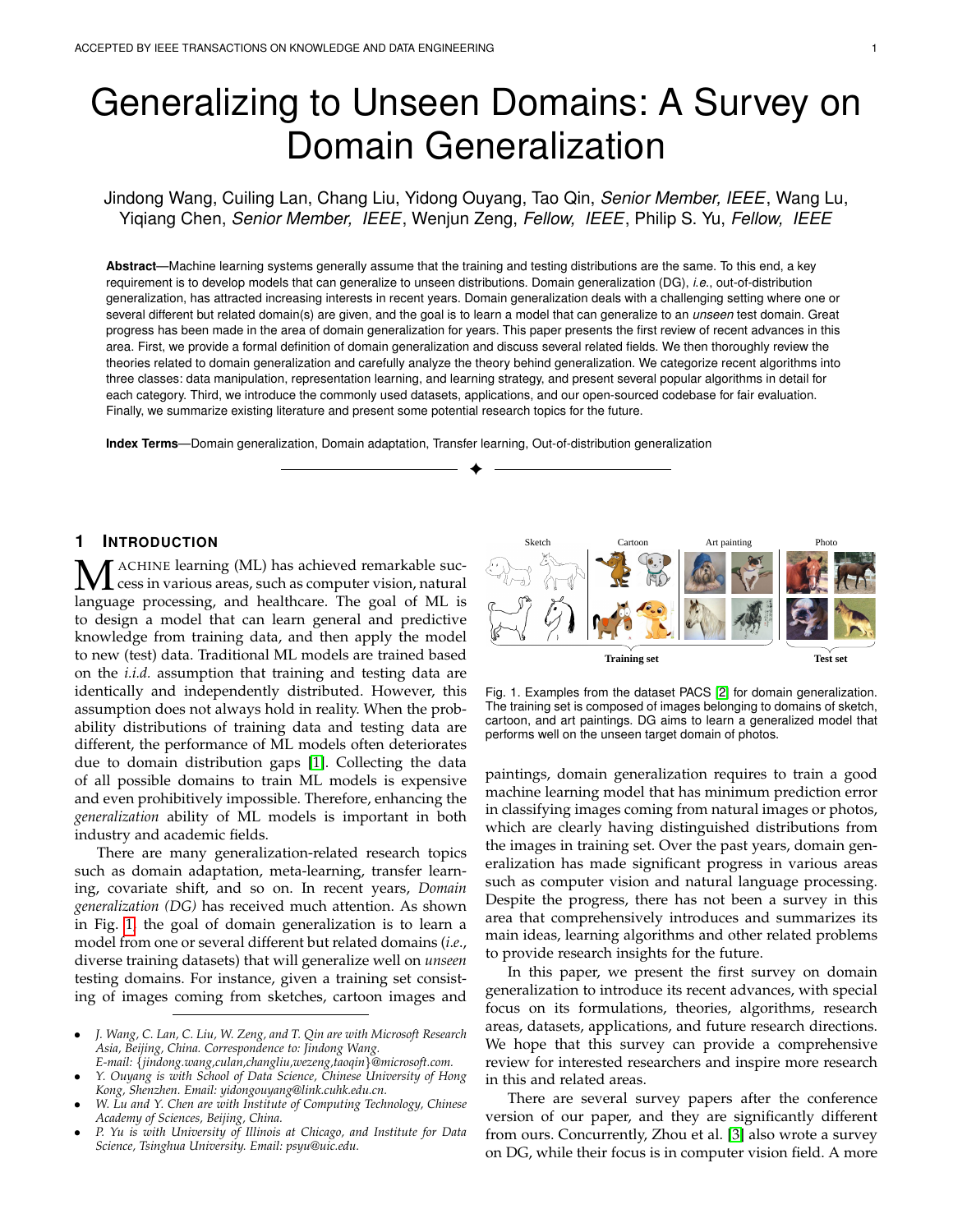- [164] M. Narayanan, V. Rajendran, and B. Kimia, "Shape-biased domain generalization via shock graph embeddings," in *ICCV*, 2021, pp. 1315–1325.
- [165] D. Zhang, K. Ahuja, Y. Xu, Y. Wang, and A. Courville, "Can subnetwork structure be the key to out-of-distribution generalization?" in *ICML*, 2021.
- [166] J. Cha, S. Chun, K. Lee, H.-C. Cho, S. Park, Y. Lee, and S. Park, "Swad: Domain generalization by seeking flat minima," in *NeurIPS*, 2021.
- [167] M. Faraki, X. Yu, Y.-H. Tsai, Y. Suh, and M. Chandraker, "Crossdomain similarity learning for face recognition in unseen domains," in *CVPR*, 2021, pp. 15 292–15 301.
- [168] H. Ye, C. Xie, T. Cai, R. Li, Z. Li, and L. Wang, "Towards a theoretical framework of out-of-distribution generalization," in *NeurIPS*, 2021.
- [169] D. Adila and D. Kang, "Understanding out-of-distribution: A perspective of data dynamics," in *NeurIPS workshop*, 2021.
- [170] C. Shorten and T. M. Khoshgoftaar, "A survey on image data augmentation for deep learning," *Journal of Big Data*, vol. 6, no. 1, pp. 1–48, 2019.
- [171] K. Zhou, C. C. Loy, and Z. Liu, "Semi-supervised domain generalization with stochastic stylematch," in *NeurIPS workshop*, 2021.
- [172] D. P. Kingma and M. Welling, "Auto-encoding variational bayes," *arXiv:1312.6114*, 2013.
- [173] I. J. Goodfellow, J. Pouget-Abadie, M. Mirza, B. Xu, D. Warde-Farley, S. Ozair, A. Courville, and Y. Bengio, "Generative adversarial networks," in *NIPS*, 2014.
- [174] H. Zhang, M. Cisse, Y. N. Dauphin, and D. Lopez-Paz, "mixup: Beyond empirical risk minimization," in *ICLR*, 2018.
- [175] A. Anoosheh, E. Agustsson, R. Timofte, and L. Van Gool, "Combogan: Unrestrained scalability for image domain translation," in *CVPR Workshop*, 2018, pp. 783–790.
- [176] A. Gretton, K. M. Borgwardt, M. J. Rasch, B. Schölkopf, and A. Smola, "A kernel two-sample test," *The Journal of Machine Learning Research*, vol. 13, no. 1, pp. 723–773, 2012.
- [177] I. Tolstikhin, O. Bousquet, S. Gelly, and B. Schoelkopf, "Wasserstein auto-encoders," *arXiv preprint arXiv:1711.01558*, 2017.
- [178] X. Huang and S. Belongie, "Arbitrary style transfer in real-time with adaptive instance normalization," in *ICCV*, 2017.
- [179] Y. Bengio, A. Courville, and P. Vincent, "Representation learning: A review and new perspectives," *IEEE TPAMI*, vol. 35, no. 8, pp. 1798–1828, 2013.
- [180] S. Ben-David, J. Blitzer, K. Crammer, F. Pereira *et al.*, "Analysis of representations for domain adaptation," in *NIPS*, vol. 19, 2007.
- [181] C. Cortes and V. Vapnik, "Support-vector networks," *Machine learning*, vol. 20, no. 3, pp. 273–297, 1995.
- [182] S. J. Pan, I. Tsang, J. T. Kwok, and Q. Yang, "Domain adaptation via transfer component analysis," *IEEE TNN*, vol. 22, pp. 199–210, 2011.
- [183] F. Zhou, Z. Jiang, C. Shui, B. Wang, and B. Chaib-draa, "Domain generalization with optimal transport and metric learning," *ArXiv*, vol. abs/2007.10573, 2020.
- [184] X. Peng, Q. Bai, X. Xia, Z. Huang, K. Saenko, and B. Wang, "Moment matching for multi-source domain adaptation," in *ICCV*, 2019, pp. 1406–1415.
- [185] R. Zhu and S. Li, "Self-supervised universal domain adaptation with adaptive memory separation," in *ICDM*, 2021.
- [186] X. Pan, P. Luo, J. Shi, and X. Tang, "Two at once: Enhancing learning and generalization capacities via ibn-net," in *ECCV*, 2018, pp. 464–479.
- [187] J. Jia, Q. Ruan, and T. M. Hospedales, "Frustratingly easy person re-identification: Generalizing person re-id in practice," *BMVC*, 2019.
- [188] H. Nam and H.-E. Kim, "Batch-instance normalization for adaptively style-invariant neural networks," in *NeurIPS*, 2018.
- [189] E. Tzeng, J. Hoffman, N. Zhang, K. Saenko, and T. Darrell, "Deep domain confusion: Maximizing for domain invariance," *arXiv preprint arXiv:1412.3474*, 2014.
- [190] J. Wang, W. Feng, Y. Chen, H. Yu, M. Huang, and P. S. Yu, "Visual domain adaptation with manifold embedded distribution alignment," in *ACMMM*, 2018, pp. 402–410.
- [191] J. Wang, Y. Chen, W. Feng, H. Yu, M. Huang, and Q. Yang, "Transfer learning with dynamic distribution adaptation," *ACM TIST*, vol. 11, no. 1, pp. 1–25, 2020.
- [192] B. Sun, J. Feng, and K. Saenko, "Return of frustratingly easy domain adaptation," in *AAAI*, 2016.
- [193] B. Sun and K. Saenko, "Deep coral: Correlation alignment for

deep domain adaptation," in *ECCV*, 2016, pp. 443–450.

- [194] X. Peng and K. Saenko, "Synthetic to real adaptation with generative correlation alignment networks," in *WACV*. IEEE, 2018, pp. 1982–1991.
- [195] D. Ulyanov, A. Vedaldi, and V. Lempitsky, "Improved texture networks: Maximizing quality and diversity in feed-forward stylization and texture synthesis," in *CVPR*, 2017, pp. 6924–6932.
- [196] V. Dumoulin, J. Shlens, and M. Kudlur, "A learned representation for artistic style," *ICLR*, 2017.
- [197] D. Ulyanov, A. Vedaldi, and V. Lempitsky, "Instance normalization: The missing ingredient for fast stylization," *arXiv preprint arXiv:1607.08022*, 2016.
- [198] A. Sonar, V. Pacelli, and A. Majumdar, "Invariant policy optimization: Towards stronger generalization in reinforcement learning," in *Learning for Dynamics and Control*, 2021, pp. 21–33.
- [199] H. Bui, T. Tran, A. T. Tran, and D. Phung, "Exploiting domainspecific features to enhance domain generalization," in *NeurIPS*, 2021.
- [200] C. Kang and K. Nandakumar, "Dynamically decoding source domain knowledge for unseen domain generalization," *arXiv preprint arXiv:2110.03027*, 2021.
- [201] C. Liu, L. Wang, K. Li, and Y. Fu, "Domain generalization via feature variation decorrelation," in *ACMMM*, 2021, pp. 1683– 1691.
- [202] Y. Wang, H. Li, L.-P. Chau, and A. C. Kot, "Variational disentanglement for domain generalization," *arXiv preprint arXiv:2109.05826*, 2021.
- [203] B. Schölkopf, D. Janzing, J. Peters, E. Sgouritsa, K. Zhang, and J. M. Mooij, "On causal and anticausal learning," in *ICML*, 2012, pp. 1255–1262.
- [204] K. Zhang, B. Schölkopf, K. Muandet, and Z. Wang, "Domain adaptation under target and conditional shift," in *ICML*, 2013, pp. 819–827.
- [205] K. Zhang, M. Gong, and B. Schölkopf, "Multi-source domain adaptation: A causal view," in *AAAI*, 2015.
- [206] M. Gong, K. Zhang, B. Huang, C. Glymour, D. Tao, and K. Batmanghelich, "Causal generative domain adaptation networks," *arXiv preprint arXiv:1804.04333*, 2018.
- [207] C. Heinze-Deml and N. Meinshausen, "Conditional variance penalties and domain shift robustness," *stat*, vol. 1050, p. 13, 2019.
- [208] C. Finn, P. Abbeel, and S. Levine, "Model-agnostic meta-learning for fast adaptation of deep networks," in *ICML*, 2017.
- [209] J. Snell, K. Swersky, and R. S. Zemel, "Prototypical networks for few-shot learning," in *NeurIPS*, 2017.
- [210] A. Santoro, S. Bartunov, M. Botvinick, D. Wierstra, and T. Lillicrap, "Meta-learning with memory-augmented neural networks," in *ICML*, 2016, pp. 1842–1850.
- [211] Y. Zhao, Z. Zhong, F. Yang, Z. Luo, Y. Lin, S. Li, and N. Sebe, "Learning to generalize unseen domains via memorybased multi-source meta-learning for person re-identification, in *CVPR*, 2021, pp. 6277–6286.
- [212] H. Rahimian and S. Mehrotra, "Distributionally robust optimization: A review," *arXiv preprint arXiv:1908.05659*, 2019.
- [213] S. Sagawa, P. W. Koh, T. Hashimoto, and P. Liang, "Distributionally robust neural networks for group shifts: On the importance of regularization for worst-case generalization," in *ICLR*, 2020.
- [214] L. Jing and Y. Tian, "Self-supervised visual feature learning with deep neural networks: A survey," *IEEE TPAMI*, 2020.
- [215] Y. Wald, A. Feder, D. Greenfeld, and U. Shalit, "On calibration and out-of-domain generalization," in *NeurIPS*, 2021.
- [216] Y. Gong, X. Lin, Y. Yao, T. G. Dietterich, A. Divakaran, and M. Gervasio, "Confidence calibration for domain generalization under covariate shift," in *ICCV*, 2021.
- [217] T. Duboudin, E. Dellandréa, C. Abgrall et al., "Encouraging intraclass diversity through a reverse contrastive loss for better singlesource domain generalization," in *ICCV*, 2021.
- [218] L. Lin, H. Xie, Z. Yang, Z. Sun, W. Liu, Y. Yu, W. Chen, S. Yang, and D. Xie, "Semi-supervised domain generalization in real world: New benchmark and strong baseline," *arXiv preprint arXiv:2111.10221*, 2021.
- [219] L. Zhang, X. Lei, Y. Shi, H. Huang, and C. Chen, "Federated learning with domain generalization," *arXiv:2111.10487*, 2021.
- [220] Q. Liu, C. Chen, J. Qin, Q. Dou, and P.-A. Heng, "Feddg: Federated domain generalization on medical image segmentation via episodic learning in continuous frequency space," in *CVPR*, 2021, pp. 1013–1023.
- [221] K. Sohn, D. Berthelot, C.-L. Li, Z. Zhang, N. Carlini, E. D.